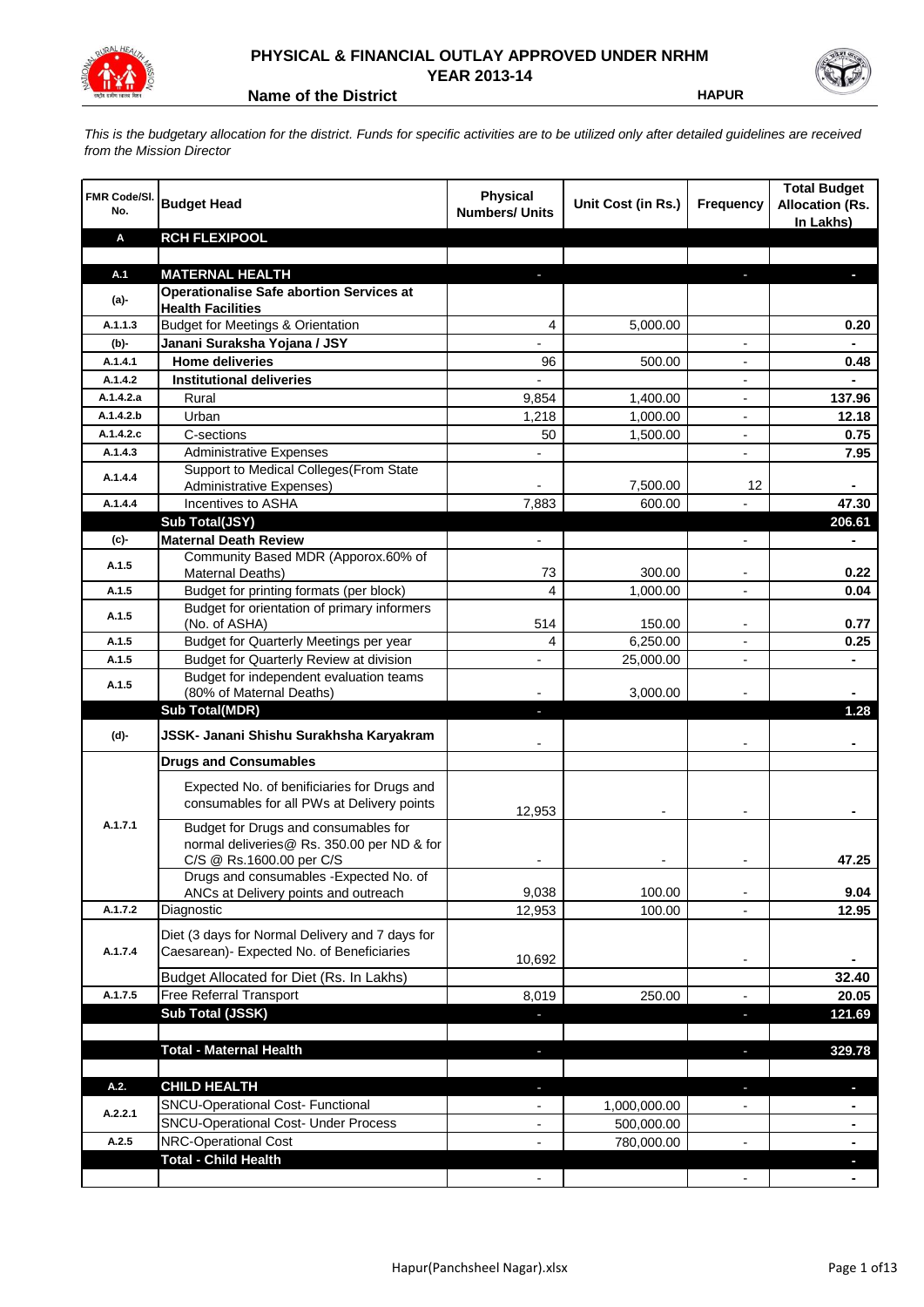| FMR Code/SI.<br>No. | <b>Budget Head</b>                                                                                                                                                                                                                                                                                            | Physical<br><b>Numbers/ Units</b> | Unit Cost (in Rs.) | Frequency                | <b>Total Budget</b><br><b>Allocation (Rs.</b><br>In Lakhs) |
|---------------------|---------------------------------------------------------------------------------------------------------------------------------------------------------------------------------------------------------------------------------------------------------------------------------------------------------------|-----------------------------------|--------------------|--------------------------|------------------------------------------------------------|
| A.3                 | <b>FAMILY PLANNING</b>                                                                                                                                                                                                                                                                                        | ٠                                 |                    | ٠                        |                                                            |
| A.3.1               | <b>Terminal/Limiting Methods</b>                                                                                                                                                                                                                                                                              |                                   |                    |                          |                                                            |
| A.3.1.1             | Orientation workshop, dissemination of<br>manuals on FP standards & quality<br>assurance of sterilisation services, fixed day                                                                                                                                                                                 | 1                                 | 25,000.00          |                          | 0.25                                                       |
| A.3.1.2             | planning meeting<br>Female Sterilisation Camps Proposed                                                                                                                                                                                                                                                       | 40                                |                    |                          |                                                            |
| A.3.1.3             | <b>NSV Camps Proposed</b>                                                                                                                                                                                                                                                                                     | 4                                 | 2,000.00           |                          | 0.80                                                       |
| A.3.1.4             | <b>Compensation for Female Sterilisation</b>                                                                                                                                                                                                                                                                  | 2,500                             | 3,500.00           | $\overline{\phantom{a}}$ | 0.14<br>25.00                                              |
|                     | Compensation for male sterilization/NSV                                                                                                                                                                                                                                                                       |                                   | 1,000.00           |                          |                                                            |
| A.3.1.5             | Acceptance                                                                                                                                                                                                                                                                                                    | 50                                | 1,500.00           |                          | 0.75                                                       |
| A.3.1.6             | Orientation Workshop on accreditation of<br>private providers to provide sterilization                                                                                                                                                                                                                        |                                   |                    |                          |                                                            |
|                     | services                                                                                                                                                                                                                                                                                                      | 1                                 | 10,000.00          |                          | 0.10                                                       |
| A.3.2               | <b>Spacing Methods</b>                                                                                                                                                                                                                                                                                        |                                   |                    |                          |                                                            |
| A.3.2.2             | IUD services at health facilities (including                                                                                                                                                                                                                                                                  |                                   |                    |                          |                                                            |
|                     | fixed day services at Sub Centres-L1)                                                                                                                                                                                                                                                                         |                                   | 3,000.00           |                          | ۰                                                          |
| A.3.2.3             | IUD services at health facilities (including<br>fixed day services at Sub Centre-L1 ) No. of<br><b>IUCD</b> insertions                                                                                                                                                                                        |                                   | 20.00              |                          |                                                            |
| A.3.3               | POL for Family Planning/ Others (including<br>additional mobility support to surgeon's team<br>if req)-Budget given according to total nos.<br>of Female Sterilization Camps.                                                                                                                                 |                                   |                    |                          |                                                            |
| A.3.5.2             | Performance rewards                                                                                                                                                                                                                                                                                           | 40                                | 1,000.00           |                          | 0.40                                                       |
|                     | Division level: Rs. 11.25 Lakh @ Rs.<br>62,500/- per division (Rs.20,000 for 1st, Rs.<br>15,000 for 2nd and Rs. 10,000 for 3rd<br>position for best performing tubectomy<br>surgeon at each division, Rs. 15,000 for<br>best performing NSV surgeon, and Rs.2000/-<br>for best SN and Rs.500/- for best ANM). |                                   |                    |                          |                                                            |
| A.3.5.3             | World Population Day' celebration                                                                                                                                                                                                                                                                             |                                   | 62,500.00          | $\overline{\phantom{a}}$ |                                                            |
|                     | For District level activities                                                                                                                                                                                                                                                                                 | 1                                 | 100,000.00         |                          | 1.00                                                       |
|                     | For Block level activities                                                                                                                                                                                                                                                                                    |                                   | 10,000.00          |                          |                                                            |
| A.3.5.4             | Other strategies/ activities                                                                                                                                                                                                                                                                                  |                                   |                    |                          |                                                            |
| A.3.5.4.2           | Orientation of district nodal officers for<br>change in FP Beema Policy-No. of<br>Workshops                                                                                                                                                                                                                   | 1                                 | 10,000.00          |                          | 0.10                                                       |
|                     | <b>Total -Family Planning</b>                                                                                                                                                                                                                                                                                 | $\blacksquare$                    |                    | ٠                        | 28.54                                                      |
|                     |                                                                                                                                                                                                                                                                                                               |                                   |                    |                          |                                                            |
| Α.4                 | ADOLESCENT REPRODUCTIVE AND<br><b>SEXUAL HEALTH / ARSH</b>                                                                                                                                                                                                                                                    |                                   |                    |                          |                                                            |
| A.4.1.4             | <b>Operating Expenses</b>                                                                                                                                                                                                                                                                                     | $\blacksquare$                    |                    |                          |                                                            |
|                     | For Existing Clinics                                                                                                                                                                                                                                                                                          |                                   | 2,500.00           | 12                       |                                                            |
| A.4.2               | <b>School Health programme</b>                                                                                                                                                                                                                                                                                |                                   |                    | $\overline{a}$           |                                                            |
| A.4.2.1             | Dissemination of Guidelines for School<br>Health Programme (14 Nos. for each Block<br>and 7 Nos. for District Level)                                                                                                                                                                                          | 63                                | 75.00              | $\mathbf 1$              | 0.05                                                       |
| A.4.2.2             | Convergence Meeting at Block level (Twice<br>in a year)                                                                                                                                                                                                                                                       | 4                                 | 2,500.00           | 2                        | 0.20                                                       |
| A.4.2.3             | Mobility Support (For Block Level)                                                                                                                                                                                                                                                                            | 4                                 | 25,000.00          | 6                        | 6.00                                                       |
| A.4.3               | Other strategies/activities                                                                                                                                                                                                                                                                                   |                                   |                    |                          |                                                            |
| A.4.3.2             | <b>Menstrual Hygiene</b>                                                                                                                                                                                                                                                                                      | ٠                                 |                    | $\overline{\phantom{a}}$ | ٠                                                          |
|                     | No.of Blocks                                                                                                                                                                                                                                                                                                  | $\overline{\phantom{a}}$          |                    |                          |                                                            |
|                     | No.of ASHAs                                                                                                                                                                                                                                                                                                   |                                   |                    |                          |                                                            |
|                     | One Planning & Sensitization meeting at<br>Dist.level @Rs.5000/-meeting                                                                                                                                                                                                                                       |                                   | 5,000.00           |                          |                                                            |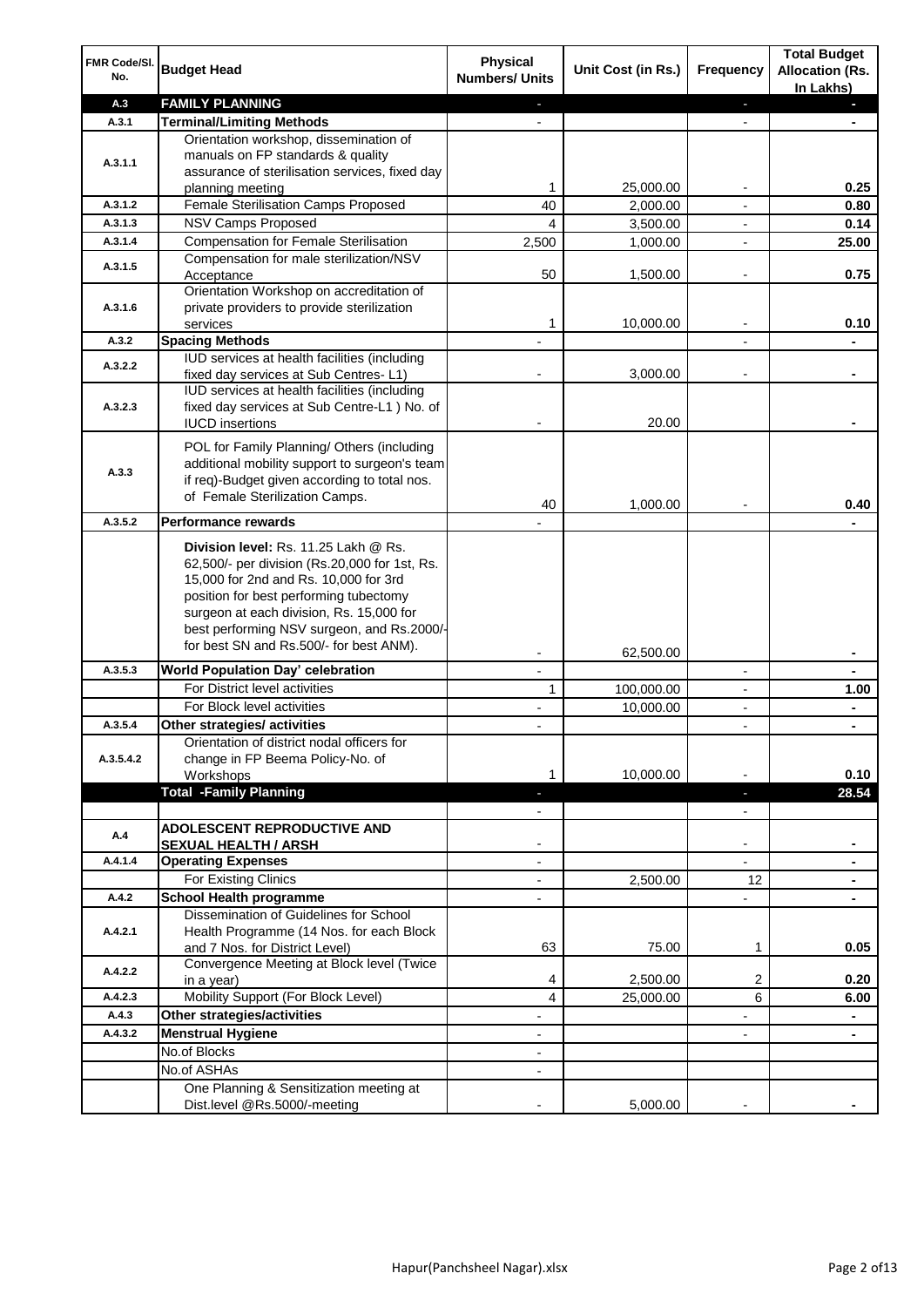| FMR Code/SI.<br>No. | <b>Budget Head</b>                                                                                                                                        | Physical<br><b>Numbers/ Units</b> | Unit Cost (in Rs.)    | Frequency                     | <b>Total Budget</b><br><b>Allocation (Rs.</b> |
|---------------------|-----------------------------------------------------------------------------------------------------------------------------------------------------------|-----------------------------------|-----------------------|-------------------------------|-----------------------------------------------|
|                     | One Review & Refresher meeting at                                                                                                                         |                                   |                       |                               | In Lakhs)                                     |
|                     | Dist.level @Rs.5000/-meeting                                                                                                                              |                                   | 5,000.00              |                               |                                               |
|                     | Reporting Register for District & Blocks                                                                                                                  |                                   |                       |                               |                                               |
|                     | @Rs.30/-register                                                                                                                                          |                                   | 30.00                 |                               |                                               |
|                     | Reporting Register for ASHA @Rs.30/-regist                                                                                                                |                                   | 30.00                 | $\overline{a}$                |                                               |
|                     | Storage Almirahs for District & Blocks                                                                                                                    | $\blacksquare$                    |                       |                               |                                               |
|                     | @Rs.5000/- Almirahs<br>2 Flex banner with hanging rod per                                                                                                 |                                   | 5,000.00              | $\overline{\phantom{a}}$      |                                               |
|                     | block/Dist.@Rs.500/-banner                                                                                                                                |                                   | 500.00                |                               |                                               |
|                     | <b>Sub-total ARSH</b>                                                                                                                                     |                                   |                       | a,                            | 6.25                                          |
|                     |                                                                                                                                                           |                                   |                       |                               |                                               |
| A.5                 | <b>URBAN RCH (focus on Urban slums)</b>                                                                                                                   |                                   |                       |                               |                                               |
| A.5.2<br>A.5.2.1    | Human Resource for Urban Health<br>Doctors/Mos                                                                                                            |                                   |                       |                               |                                               |
| A.5.2.4             | <b>ANM</b>                                                                                                                                                |                                   | 36,000.00<br>9,900.00 | 6<br>6                        |                                               |
| A.5.2.5             | <b>Staff Nurse</b>                                                                                                                                        |                                   | 16,500.00             | 6                             |                                               |
| A.5.2.12            | Sweeper cum Choukidar                                                                                                                                     |                                   | 4,950.00              | 6                             |                                               |
| A.5.3               | Operating expenses for UHP and UHC                                                                                                                        |                                   |                       |                               | $\blacksquare$                                |
|                     | Rent @7000/Month/Centre                                                                                                                                   | $\blacksquare$                    | 7,000.00              | 6                             |                                               |
|                     | Telephone Bills @ 1000/Month/Centre                                                                                                                       | $\blacksquare$                    | 1,000.00              | 6                             | ۰                                             |
|                     | Electricity Bills @ 1500/Month/Centre                                                                                                                     | $\overline{a}$                    | 1,500.00              | 6                             | ۰                                             |
|                     | Contingency @ 500/Month/Centre                                                                                                                            | $\overline{a}$                    | 500.00                | 6                             | ۰                                             |
|                     | <b>Total- Urban Health</b>                                                                                                                                | $\blacksquare$                    |                       | ×                             | L,                                            |
| A.7                 | <b>PNDT Activities</b>                                                                                                                                    |                                   |                       |                               |                                               |
| A.7.1               | <b>Support to PC-PNDT Cells</b>                                                                                                                           | ٠                                 |                       | ×<br>$\overline{\phantom{a}}$ | ٠                                             |
|                     | <b>Divisional Level</b>                                                                                                                                   | $\blacksquare$                    |                       |                               | ۰<br>٠                                        |
|                     | Remuneration of Data Assistant (At Each                                                                                                                   |                                   |                       |                               |                                               |
|                     | Division PC-PNDT Cell)                                                                                                                                    |                                   | 17,000.00             | 12                            |                                               |
|                     | Contingency for the operation of cell @<br>Rs.20000/-                                                                                                     |                                   | 20,000.00             | 1                             |                                               |
|                     | One time office setup cost @ Rs.100000/-                                                                                                                  |                                   | 100,000.00            | 1                             |                                               |
|                     | <b>District Level</b>                                                                                                                                     |                                   |                       |                               |                                               |
|                     | Remuneration of Data Entry Operator (At                                                                                                                   |                                   |                       |                               |                                               |
|                     | Each District PC-PNDT Cell)                                                                                                                               | 1                                 | 10,000.00             | 12                            | 1.20                                          |
|                     | Contingency for the operation of cell @<br>Rs.20000/-                                                                                                     | 1                                 | 20,000.00             | 1                             | 0.20                                          |
|                     | One time office setup cost @ Rs. 50000/-                                                                                                                  | 1                                 | 50,000.00             | 1                             | 0.50                                          |
| A.7.2               | <b>Other PNDT activities</b>                                                                                                                              |                                   |                       |                               |                                               |
| A.7.2.3             | Visit of division level inspection committees<br>(TA/DA of Additional Director will be<br>incurred from this amount) @ Rs.30000 for<br>10 visit in a year |                                   | 3,000.00              | 10                            |                                               |
| A.7.2.8             | Orientation of members of the district<br>advisory committees at Division Levels (No.<br>of Workshops)                                                    | -                                 | 25,000.00             | 1                             |                                               |
| A.7.2.10            | District Level Sensitization (No. of                                                                                                                      |                                   |                       |                               |                                               |
|                     | Workshops)<br><b>Total- PC-PNDT</b>                                                                                                                       | 1                                 | 10,000.00             |                               | 0.10<br>2.00                                  |
|                     |                                                                                                                                                           |                                   |                       |                               |                                               |
| A.8                 | <b>Human Resources</b>                                                                                                                                    |                                   |                       | J,                            | ×.                                            |
| A.8.1               | <b>Contractual Staff &amp; Services</b>                                                                                                                   |                                   |                       |                               |                                               |
| A.8.1.1.1.f         | Honoraria for ANMs at Sub Centres                                                                                                                         | 13                                | 10,000.00             | 6                             | 7.80                                          |
| A.8.1.1.2.f         | Honoraria for Staff Nurses - SNCU                                                                                                                         |                                   | 16,500.00             | 6                             |                                               |
| A.8.1.1.2.f         | Honoraria for Staff Nurses -NRC                                                                                                                           | $\overline{\phantom{a}}$          | 16,500.00             | 6                             | $\blacksquare$                                |
| A.8.1.2.1           | Honoraria for Laboratory Technicians                                                                                                                      |                                   | 11,880.00             | 6                             | ۰                                             |
| A.8.1.3.5.d         | Honoraria for Paediatricians- Child Health                                                                                                                |                                   | 48,000.00             | 6                             |                                               |
| A.8.1.3.7           | Honoraria for Dental Doctors                                                                                                                              | $\overline{a}$                    | 35,000.00             | 6                             |                                               |
| A.8.1.5.8           | Honoraria for M.O.(Training Coordinators for<br>training NRCs/SNCUs)                                                                                      |                                   | 36,000.00             | 6                             |                                               |
| A.8.1.7.2           | Honoraria for X-Ray Technicians                                                                                                                           |                                   | 11,800.00             | 6                             | ٠                                             |
| A.8.1.7.4           | <b>School Health Teams (Exclusively for SH)</b>                                                                                                           |                                   |                       |                               | ۰                                             |
| A.8.1.7.4.a         | <b>Honoraria for Medical Officers</b>                                                                                                                     |                                   |                       |                               |                                               |
|                     | No. of MBBS Doctors-Existing                                                                                                                              | 4                                 | 36,000.00             | 6                             | 8.64                                          |
|                     | No. of MBBS Doctors-New                                                                                                                                   |                                   | 36,000.00             | 2                             |                                               |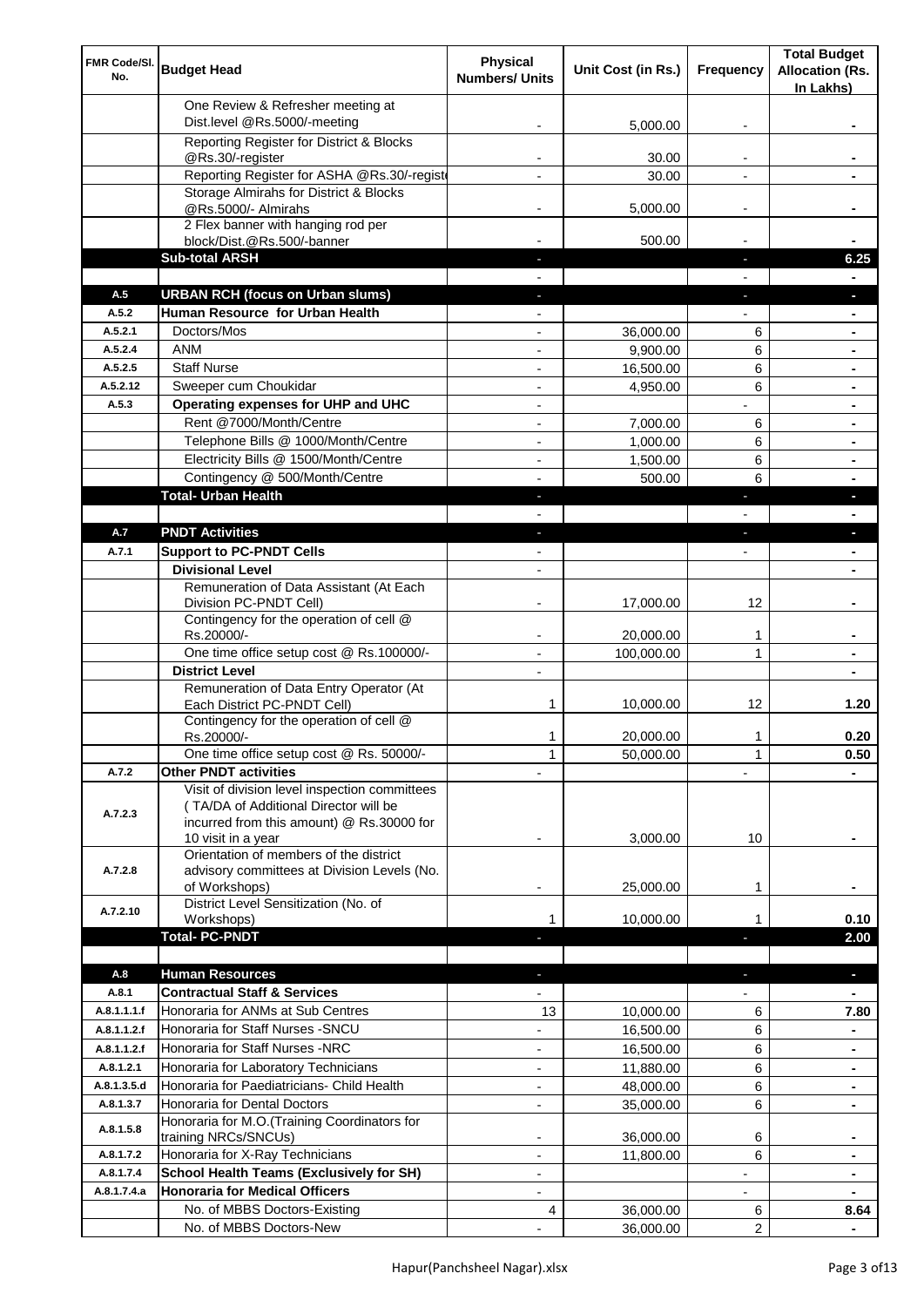| FMR Code/SI.<br>No. | <b>Budget Head</b>                                                 | <b>Physical</b><br><b>Numbers/ Units</b> | Unit Cost (in Rs.) | Frequency                | <b>Total Budget</b><br><b>Allocation (Rs.</b> |
|---------------------|--------------------------------------------------------------------|------------------------------------------|--------------------|--------------------------|-----------------------------------------------|
|                     |                                                                    |                                          |                    |                          | In Lakhs)                                     |
|                     | No. of BDS Doctors-Existing                                        | 2                                        | 35,000.00          | 6                        | 4.20                                          |
|                     | No. of AYUSH Doctors-Existing                                      | $\overline{c}$                           | 24,000.00          | 6                        | 2.88                                          |
|                     | No. of AYUSH Doctors-New                                           | 6                                        | 24,000.00          | 2                        | 2.88                                          |
| A.8.1.7.4.b         | <b>Honoraria for Physiotherapists</b>                              | $\overline{c}$                           | 11,880.00          | 6                        | 1.43                                          |
| A.8.1.7.4.c         | <b>Honoraria for Dental Hygienists</b>                             | 4                                        | 11,880.00          | 6                        | 2.85                                          |
| A.8.1.7.4.d         | <b>Honoraria for Ophthalmic Assistants</b>                         | 4                                        | 11,880.00          | 6                        | 2.85                                          |
| A.8.1.7.4.e         | Honoraria for Staff Nurses/GNMs-Existing                           | 8                                        | 16,500.00          | 6                        | 7.92                                          |
|                     | Honoraria for Staff Nurses/GNMs-New                                |                                          | 16,500.00          | 2                        |                                               |
| A.8.1.7.4.g         | Honoraria for ANMs-Existing                                        |                                          | 10,000.00          | 6                        |                                               |
|                     | Honoraria for ANMs-New<br>Honoraria for FP Counsellors(@ Rs.9300/- |                                          | 10,000.00          | $\overline{2}$           |                                               |
| A.8.1.7.5.1         | (Rs.9000/-Honoraria and 300/-for                                   |                                          |                    |                          |                                               |
|                     | communication support)                                             |                                          | 9,300.00           | 6                        |                                               |
| A.8.1.7.5.2         | <b>Honoraria for ARSH Counsellors</b>                              |                                          | 12,000.00          | 6                        |                                               |
| A.8.1.7.5.4         | <b>Honoraria for Nutritionist-NRC</b>                              |                                          | 15,000.00          | 6                        |                                               |
|                     | <b>Honoraria for Staff under Routine</b>                           |                                          |                    |                          |                                               |
|                     | <b>Immunization</b>                                                |                                          |                    |                          |                                               |
|                     | Refrigerator Mechanics-District Level                              | $\overline{a}$                           | 16,500.00          | 6                        |                                               |
| A.8.1.7.7           | Cold Chain Handlers-District Level                                 | 1                                        | 9,900.00           | 6                        | 0.59                                          |
|                     | Vaccine Store Keepers-Division Level                               | $\blacksquare$                           | 22,000.00          | 6                        | $\blacksquare$                                |
|                     | Refrigerator Mechanics-Division Level                              | $\overline{\phantom{a}}$                 | 16,500.00          | 6                        | ٠                                             |
|                     | Vaccine Van Drivers-Division Level                                 | $\overline{\phantom{a}}$                 | 16,500.00          | 6                        | ۰                                             |
|                     | Cold Chain Handlers-Division Level                                 | $\overline{\phantom{a}}$                 | 9,900.00           | 6                        | ۰                                             |
| A.8.1.9             | <b>Honoraria for Data Entry Operators</b>                          | $\overline{\phantom{a}}$                 | 8,800.00           | 6                        | ۰                                             |
| A.8.1.11.f          | <b>Honoraria for Caretakers-NRC</b>                                | -                                        | 4,000.00           | 6                        | ۰                                             |
| A.8.1.11.f          | <b>Honoraria for Cooks-NRC</b>                                     |                                          | 5,000.00           | 6                        |                                               |
|                     | <b>TOTAL - HUMAN RESOURCE</b>                                      |                                          |                    |                          | 42.04                                         |
|                     |                                                                    |                                          |                    |                          |                                               |
| A.9                 | <b>TRAINING</b>                                                    | $\overline{\phantom{a}}$                 |                    |                          |                                               |
|                     |                                                                    |                                          |                    |                          |                                               |
| A.9.3               | <b>Maternal Health Training</b>                                    |                                          |                    |                          |                                               |
| A.9.3.1             | <b>Skilled Attendance at Birth / SBA</b>                           |                                          |                    |                          |                                               |
| A.9.3.1.1           | Setting up of SBA Training Centres                                 |                                          | 25,000.00          |                          |                                               |
|                     | <b>Training of Staff Nurses in SBA</b>                             |                                          |                    |                          |                                               |
| A.9.3.1.4           | Total Batches to be conducted (4 Per                               |                                          |                    |                          |                                               |
| A.9.3.4             | Batch)@ Rs.103300/ Batch<br><b>Safe Abortion Services Training</b> |                                          | 103,300.00         | $\overline{\phantom{a}}$ |                                               |
|                     | Training of Medical Officers in safe                               |                                          |                    |                          | ۰                                             |
|                     | abortion                                                           |                                          |                    |                          |                                               |
| A.9.3.4.2           | Total Batches to be conducted @ Rs.52000                           |                                          |                    |                          |                                               |
|                     | /batch                                                             |                                          | 52,000.00          |                          |                                               |
| A.9.3.5             | RTI / STI Training                                                 | $\overline{a}$                           |                    | $\overline{\phantom{a}}$ |                                               |
|                     | <b>Training of Medical Officers in RTI/STI</b>                     | $\overline{a}$                           |                    | $\blacksquare$           | ٠                                             |
| A.9.3.5.3           | Total Batches to be conducted @ Rs.72600                           |                                          |                    |                          |                                               |
|                     | /batch                                                             | 1                                        | 72,600.00          |                          | 0.73                                          |
|                     | Sub Total - Maternal Health Training                               |                                          |                    |                          | 0.73                                          |
|                     |                                                                    |                                          |                    |                          |                                               |
| A.9.5               | <b>Child Health Training</b>                                       |                                          |                    |                          |                                               |
| A.9.5.2.2           | <b>F-IMNCI Training for Medical Officers</b>                       |                                          |                    |                          |                                               |
|                     | <b>Total Training Load</b>                                         |                                          |                    |                          |                                               |
|                     | <b>Batch Size/Participants</b>                                     | 16                                       |                    |                          |                                               |
|                     | No. of Batches                                                     |                                          | 212,900.00         |                          |                                               |
|                     | Total Batches to be observed(25% of<br>organized batches)          |                                          | 7,500.00           |                          |                                               |
| A.9.5.2.3           | <b>F-IMNCI Training for Staff Nurses</b>                           |                                          |                    | $\overline{\phantom{a}}$ |                                               |
|                     | <b>Total Training Load</b>                                         | $\blacksquare$                           |                    |                          |                                               |
|                     | <b>Batch Size/Participants</b>                                     |                                          |                    |                          |                                               |
|                     | No. of Batches                                                     |                                          | 206,900.00         |                          |                                               |
|                     | Total Batches to be observed(25% of                                |                                          |                    |                          |                                               |
|                     | organized batches)                                                 |                                          | 7,500.00           |                          |                                               |
| A.9.5.5.2.a         | <b>IMNCI Plus(CCSP)-10 Days TOT for</b>                            |                                          |                    |                          |                                               |
|                     | <b>Physicians</b>                                                  |                                          |                    |                          |                                               |
|                     | <b>Total Training Load</b>                                         |                                          |                    |                          |                                               |
|                     | <b>Batch Size/Participants</b>                                     | 24                                       |                    |                          |                                               |
|                     | No. of Batches                                                     |                                          | 576,300.00         |                          |                                               |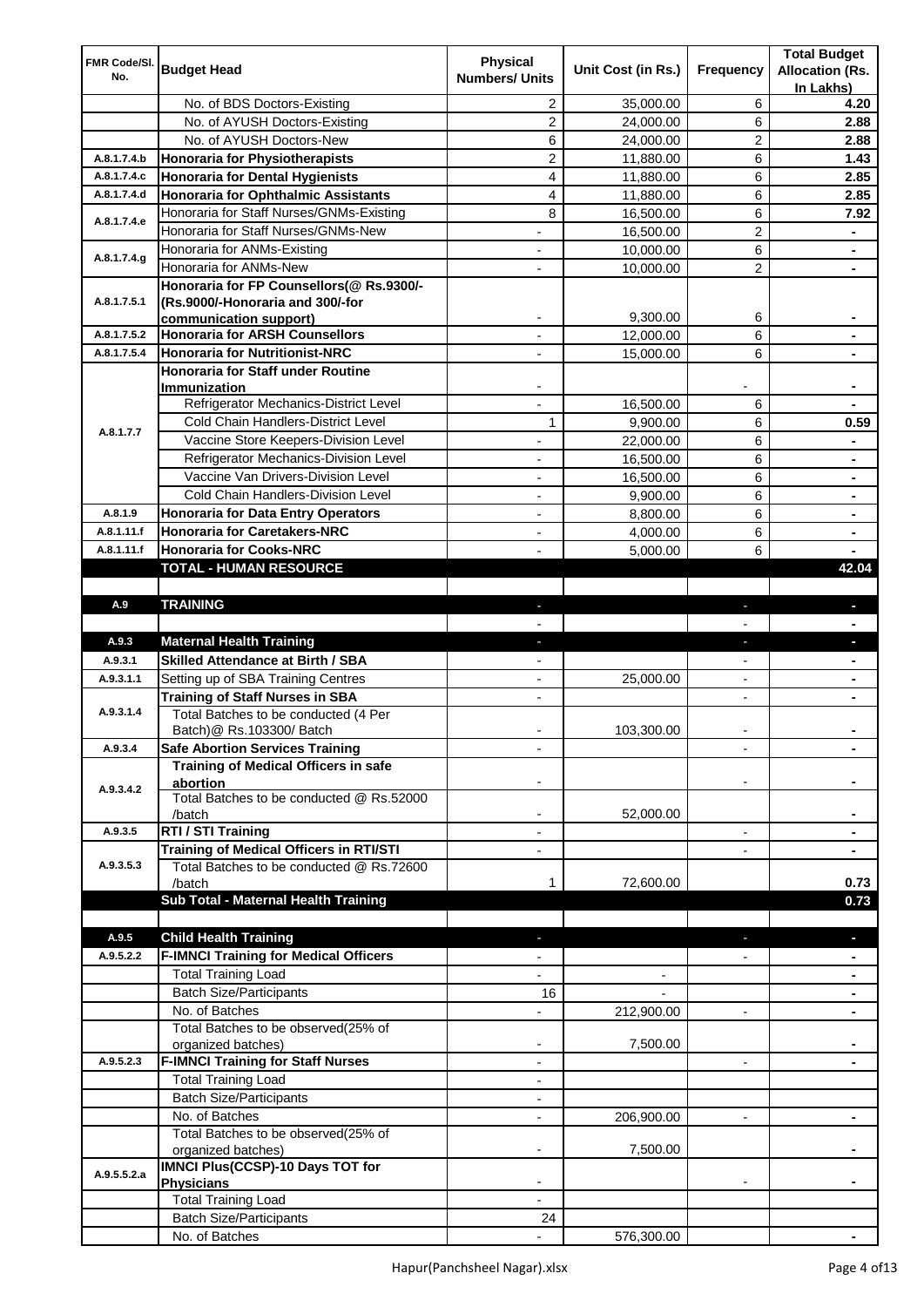| <b>FMR Code/SI.</b><br>No. | <b>Budget Head</b>                                                             | Physical<br><b>Numbers/ Units</b> | Unit Cost (in Rs.) | Frequency                      | <b>Total Budget</b><br><b>Allocation (Rs.</b><br>In Lakhs) |
|----------------------------|--------------------------------------------------------------------------------|-----------------------------------|--------------------|--------------------------------|------------------------------------------------------------|
|                            | Total Batches to be observed(25% of                                            |                                   |                    |                                |                                                            |
|                            | organized batches)<br>Sub Total- Child Health Training                         |                                   | 11,000.00          |                                |                                                            |
|                            |                                                                                |                                   |                    |                                |                                                            |
| A.9.7                      | Adolescent Reproductive and Sexual Health/<br><b>ARSH Training</b>             |                                   |                    |                                |                                                            |
|                            | <b>ARSH training for ANMs/LHVs</b>                                             |                                   |                    |                                |                                                            |
| A.9.7.4                    | Total Batches to be conducted@ Rs.71000/<br>Batch                              | 3                                 | 71,000.00          |                                | 2.13                                                       |
|                            | <b>Sub Total- ARSH Training</b>                                                |                                   |                    |                                | 2.13                                                       |
|                            |                                                                                |                                   |                    |                                |                                                            |
| A.9.8.4.2                  | <b>Clinical Establishment Act</b>                                              |                                   | 798,000.00         |                                | ä,                                                         |
|                            | <b>TOTAL - Training</b>                                                        |                                   |                    |                                | 2.86                                                       |
|                            |                                                                                |                                   |                    |                                |                                                            |
| A.10                       | <b>PROGRAMME MANAGEMENT</b>                                                    |                                   |                    |                                |                                                            |
| A.10.2                     | <b>District Programme Management Support</b><br>Unit                           |                                   |                    |                                |                                                            |
|                            | <b>Contractual Staffs for DPMSU</b>                                            |                                   |                    |                                | ٠                                                          |
| A.10.2.1                   | Honoraria for District Programme Manager                                       | 1                                 | 32,700.00          | 6                              | 1.96                                                       |
| A.10.2.2                   | Honoraria for District Accounts Manager                                        | 1                                 | 26,650.00          | 6                              | 1.60                                                       |
| A.10.2.3                   | Honoraria for District Data Manager(District<br>Data cum Account Assistant)    | 1                                 | 18,150.00          | 6                              | 1.09                                                       |
| A.10.2.7                   | Honoraria for Office Assistant                                                 | 1                                 | 7,000.00           | 6                              | 0.42                                                       |
| A.10.2.8.1                 | Operational Expenses for DPMU unit                                             | 1                                 | 75,000.00          | 6                              | 4.50                                                       |
| A.10.2.8.2                 | Honoraria for District Community Process                                       |                                   |                    |                                |                                                            |
|                            | Manager                                                                        | 1                                 | 26,650.00          | 6                              | 1.60                                                       |
|                            | <b>Sub Total - DPMU</b>                                                        |                                   |                    |                                | 11.17                                                      |
| A.10.3                     | <b>Block Programme Management Unit (BPMU)</b>                                  |                                   |                    | $\overline{\phantom{a}}$       | ٠                                                          |
| A.10.3.1                   | Honoraria for Block Programme Managers                                         | 4                                 | 20,000.00          | 6                              | 4.80                                                       |
| A.10.3.2                   | Honoraria for Block Accounts Managers                                          | 4                                 | 10,000.00          | 6                              | 2.40                                                       |
|                            | <b>Sub Total - DPMU</b>                                                        |                                   |                    | r                              | 7.20                                                       |
|                            |                                                                                |                                   |                    |                                |                                                            |
| A.10.6                     | <b>Concurrent Audit System</b>                                                 |                                   |                    |                                | ۰                                                          |
|                            | Budget For Block Units(Rs.1500 per<br>Block/Quarter)                           |                                   | 1,500.00           |                                | 0.24                                                       |
|                            | Budget For District (District HO Rs.<br>4500/Month)                            | 1                                 | 4,500.00           | 12                             | 0.54                                                       |
|                            | <b>Sub Total - Concurrent Audit</b>                                            |                                   |                    |                                | 0.78                                                       |
|                            |                                                                                |                                   |                    |                                |                                                            |
| A.10.7                     | <b>Mobility Support, Field Visits</b>                                          |                                   |                    | $\overline{\phantom{a}}$       | $\blacksquare$                                             |
| A.10.7.2                   | Mobility Support-DPMU/District (2 Vehicles<br>per District per month)          | 2                                 | 25,000.00          | 12                             | 6.00                                                       |
| A.10.7.3                   | Mobility Support-BPMU/Block (1 Vehicle per<br>District per Month)              | 4                                 | 25,000.00          | 12                             | 12.00                                                      |
| A.10.7.4.1                 | Mobility Support for Div.PMU Division & AD<br>Offices( 1 vehicle per Division) |                                   | 25,000.00          | 12                             |                                                            |
|                            | Sub Total - Mobility Support, Field Visits                                     |                                   |                    |                                | 18.00                                                      |
|                            |                                                                                |                                   |                    |                                |                                                            |
|                            | <b>TOTAL - Programme Management</b>                                            |                                   |                    | ı                              | 37.15                                                      |
|                            |                                                                                |                                   |                    |                                |                                                            |
|                            | <b>GRAND TOTAL- RCH FLEXIPOOL</b>                                              | E.<br>$\blacksquare$              |                    | J,<br>$\overline{\phantom{a}}$ | 448.61                                                     |
|                            |                                                                                |                                   |                    |                                |                                                            |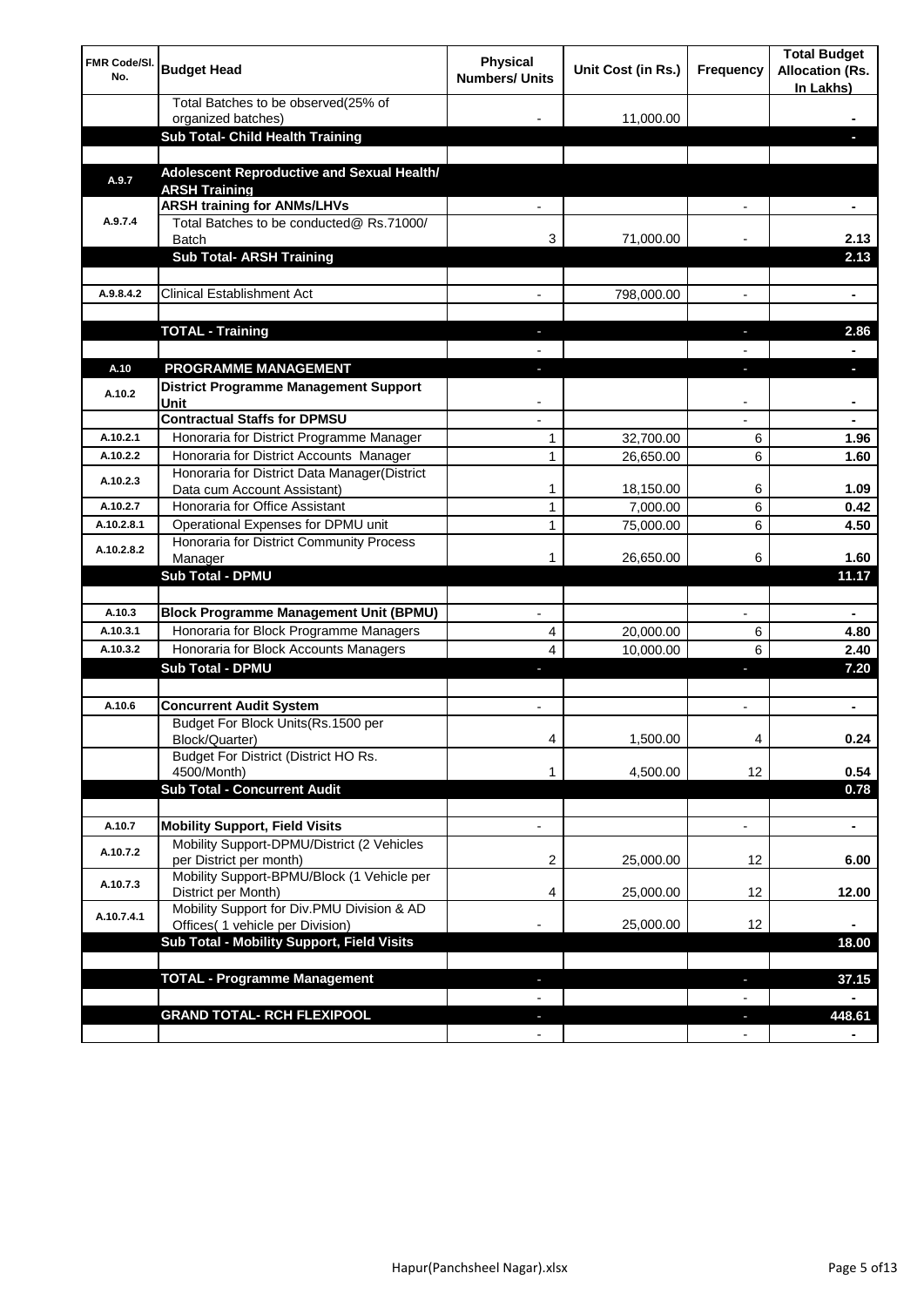| FMR Code/SI.<br>No. | <b>Budget Head</b>                                                                                                          | <b>Physical</b><br><b>Numbers/ Units</b> | Unit Cost (in Rs.) | Frequency                | <b>Total Budget</b><br><b>Allocation (Rs.</b><br>In Lakhs) |
|---------------------|-----------------------------------------------------------------------------------------------------------------------------|------------------------------------------|--------------------|--------------------------|------------------------------------------------------------|
| в                   | <b>MISSION FLEXIPOOL</b>                                                                                                    |                                          |                    | J,                       |                                                            |
| <b>B1</b>           | <b>ASHA</b>                                                                                                                 |                                          |                    |                          |                                                            |
| B1.1.1.4.2          | ASHA State Trainers - TOT (Module VI&VII)-                                                                                  |                                          |                    |                          |                                                            |
| B1.1.3.3            | National Level-Cost of TA/DA<br><b>Incentive for FP</b>                                                                     |                                          | 15,000.00          |                          |                                                            |
|                     | Incentive for ASHA @ Rs. 1000 if a couple                                                                                   |                                          |                    |                          |                                                            |
| B1.1.3.3.1          | adopts permanent methods after 02<br>children(Assumed that 15.56 % clients<br>adopts permanent methods after 02             |                                          |                    |                          |                                                            |
|                     | children).                                                                                                                  | 397                                      | 1,000.00           |                          | 3.97                                                       |
| B1.1.3.5            | <b>Other incentive</b>                                                                                                      | $\blacksquare$                           |                    | $\blacksquare$           |                                                            |
| B1.1.3.5.1          | On taking Complicated On pregnancy cases<br>or New born cases to the health facility<br>@Rs.150/- case (up to 3 cases/year) | 717                                      | 150.00             | 3                        | 3.23                                                       |
| B1.1.3.5.3          | Birth & Death Registration (For 30 birth & 9<br>deaths/ASHA) -Amount Approved 90% Only                                      |                                          | 180.00             |                          |                                                            |
|                     | TA/DA for attending Monthly Meetings                                                                                        | 717                                      |                    |                          | 1.16                                                       |
| B1.1.3.5.5          | @Rs.100/Meeting - Amount Approved 90%<br>Only                                                                               | 717                                      | 100.00             | 12                       | 7.74                                                       |
|                     | Maternal Death Audit Information                                                                                            |                                          |                    |                          |                                                            |
| B1.1.3.5.6          | (@Rs.200/Case)-Amount Approved 50%                                                                                          | 121                                      | 200.00             |                          | 0.12                                                       |
|                     | Only<br>Incentives to ASHA Sangini(@Rs.150 for                                                                              |                                          |                    |                          |                                                            |
| B1.1.3.5.12         | one field visit and 20 visits per month)                                                                                    |                                          | 3,000.00           | 10                       | ä,                                                         |
| B1.1.3.6            | <b>Other Activities</b>                                                                                                     | $\blacksquare$                           |                    | $\overline{a}$           | $\blacksquare$                                             |
| B1.1.3.6.1          | ASHA Divas/Annual ASHA Samellan-                                                                                            |                                          |                    |                          |                                                            |
|                     | (Amount Approved 70% Only)<br><b>ASHA Payment Voucher</b>                                                                   | 717<br>717                               | 250.00<br>25.00    |                          | 1.25<br>0.18                                               |
| B1.1.3.6.3          | <b>ASHA Master Payment Register</b>                                                                                         | 4                                        | 150.00             |                          | 0.01                                                       |
|                     | <b>ASHA Sangini Format</b>                                                                                                  | 36                                       | 50.00              |                          | 0.02                                                       |
| B1.1.4              | Awards to ASHA's/Link workers                                                                                               | 4                                        | 5,000.00           | $\overline{a}$           | 0.20                                                       |
| B1.1.5              | <b>ASHA Resource Centre/ASHA Mentoring</b><br>Group                                                                         | $\overline{\phantom{a}}$                 |                    | $\overline{\phantom{a}}$ | ۰                                                          |
| B1.1.5.4            | Mobility Costs ASHA Mentoring Group for<br>district*4 meetings@Rs.2500/meeting                                              | 4                                        | 2,500.00           |                          | 0.10                                                       |
|                     | <b>Sub Total - ASHA</b>                                                                                                     |                                          |                    |                          | 17.98                                                      |
| <b>B2</b>           | <b>Untied Funds</b>                                                                                                         |                                          |                    |                          |                                                            |
| B <sub>2.1</sub>    | No. of CHCs/SDH and Amount Approved 71%<br>Only                                                                             | 5                                        | 50,000.00          | 1                        | 1.78                                                       |
| <b>B2.2</b>         | No. of PHCs and Amount Approved 93% Only                                                                                    |                                          |                    |                          |                                                            |
|                     | No. of Sub Centres and Amount Approved                                                                                      | 21                                       | 25,000.00          | 1                        | 4.88                                                       |
| B <sub>2.3</sub>    | 46% Only                                                                                                                    | 170                                      | 10,000.00          | 1                        | 7.82                                                       |
| <b>B2.4</b>         | No. of VHNSCs and Amount Approved 36%                                                                                       |                                          |                    |                          |                                                            |
|                     | Only<br><b>Sub Total - Untied Funds</b>                                                                                     | 254                                      | 10,000.00          | 1                        | 9.14                                                       |
|                     |                                                                                                                             |                                          |                    |                          | 23.62                                                      |
| <b>B.3</b>          | <b>Annual Maintenance Grants</b>                                                                                            | J,                                       |                    | T                        | $\overline{\phantom{a}}$                                   |
| <b>B3.1</b>         | No. of CHCs and Amount Approved 70% Only                                                                                    | 5                                        | 100,000.00         | 1                        | 3.50                                                       |
| <b>B3.2</b>         | No. of PHCs and Amount Approved 69% Only                                                                                    | 21                                       | 50,000.00          | 1                        | 7.25                                                       |
| <b>B3.3</b>         | No. of Sub Centres and Amount Approved                                                                                      |                                          |                    |                          |                                                            |
|                     | 49% Only<br><b>Sub Total - AMG</b>                                                                                          | 170                                      | 10,000.00          | 1                        | 8.33                                                       |
|                     |                                                                                                                             |                                          |                    | п                        | 19.08                                                      |
| <b>B.6</b>          | <b>Corpus Grants to HMS/RKS</b>                                                                                             | J,                                       |                    | ı                        | D.                                                         |
| B6.1                | District Hospitals (DH+DWH)                                                                                                 |                                          |                    | $\overline{\phantom{0}}$ | $\blacksquare$                                             |
|                     | Amount Approved for District Hospitals                                                                                      |                                          |                    |                          |                                                            |
| B6.2                | No. of CHCs and Amount Approved 90% Only                                                                                    | 5                                        | 100,000.00         | 1                        | 4.50                                                       |
| B6.3                | No. of PHCs and Amount Approved 90% Only                                                                                    | 21                                       | 50,000.00          | 1                        | 9.45                                                       |
|                     | <b>Sub Total - HMS/RKS</b>                                                                                                  |                                          |                    |                          | 13.95                                                      |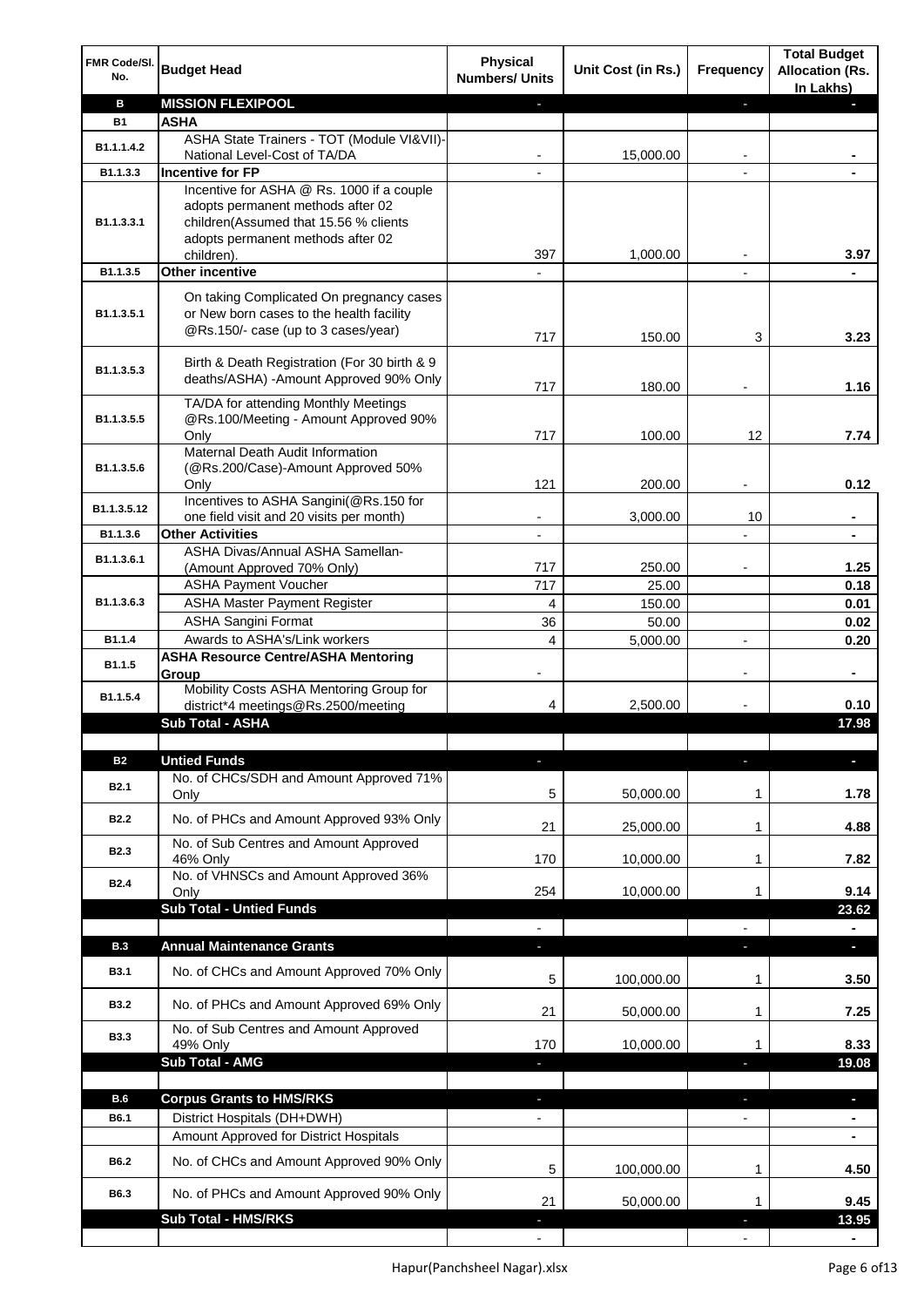| FMR Code/SI.<br>No. | <b>Budget Head</b>                                                                                                         | Physical<br><b>Numbers/ Units</b> | Unit Cost (in Rs.) | Frequency                | <b>Total Budget</b><br><b>Allocation (Rs.</b><br>In Lakhs) |
|---------------------|----------------------------------------------------------------------------------------------------------------------------|-----------------------------------|--------------------|--------------------------|------------------------------------------------------------|
| <b>B9</b>           | <b>Mainstreaming of AYUSH</b>                                                                                              | ٠                                 |                    | ٠                        | ٠                                                          |
| <b>B.9.1</b>        | <b>Medical Officers (Only AYUSH)</b>                                                                                       | $\blacksquare$                    |                    | $\overline{\phantom{a}}$ |                                                            |
| B.9.1.1             | <b>Contractual Medical Officers</b>                                                                                        | 8                                 | 24,000.00          | 6                        | 11.52                                                      |
| <b>B.9.2</b>        | <b>AYUSH Pharmacists</b>                                                                                                   | 3                                 | 9,000.00           | 6                        | 1.62                                                       |
|                     | <b>Sub Total (AYUSH)</b>                                                                                                   | ٠                                 |                    | J,                       | 13.14                                                      |
| <b>B10</b>          | <b>IEC-BCC Activities</b>                                                                                                  | J,                                |                    | J,                       | ٠                                                          |
|                     | Implementation of BCC/IEC Activities at                                                                                    |                                   |                    |                          |                                                            |
| <b>B.10.2</b>       | district level                                                                                                             |                                   |                    |                          | 3.00                                                       |
| B.10.5.2            | Printing of WIFS Cards, Referral Slips, etc                                                                                |                                   |                    | $\overline{\phantom{a}}$ | ٠                                                          |
|                     | WIFS Cards for School Children(No. of Cards)                                                                               |                                   | 4.00               |                          |                                                            |
|                     | Sub Total (IEC/BCC)                                                                                                        |                                   |                    |                          | 3.00                                                       |
|                     |                                                                                                                            |                                   |                    |                          |                                                            |
| <b>B15</b>          | <b>Planning, Implementation and Monitoring</b>                                                                             |                                   |                    |                          |                                                            |
| B15.2               | <b>Quality Assurance</b>                                                                                                   |                                   |                    |                          | ۰                                                          |
| B15.2.2             | <b>Quality Assurance Committees</b>                                                                                        |                                   |                    |                          | ۰                                                          |
|                     | <b>Division Level</b>                                                                                                      |                                   |                    |                          |                                                            |
|                     | One time establishment @ Rs. 1.00 Lakh/<br>Division (Amount Approved 50% Only)                                             |                                   | 100,000.00         | 1                        |                                                            |
|                     | Operational Expenses @Rs. 5000/month/                                                                                      |                                   |                    |                          |                                                            |
|                     | division (Amount Approved 50% Only)                                                                                        |                                   | 5,000.00           | 12                       |                                                            |
|                     | <b>District Level</b>                                                                                                      |                                   |                    |                          |                                                            |
|                     | One time establishment @ Rs. 1.00 Lakh/<br>District (Amount Approved 50% Only)                                             | 1                                 | 100,000.00         | 1                        | 0.50                                                       |
|                     | Operational Expenses @Rs. 5000/ Month/<br>District (Amount Approved 50% Only)                                              | 1                                 | 5,000.00           | 12                       | 0.30                                                       |
| B15.2.4             | <b>Review meetings</b>                                                                                                     | $\overline{a}$                    |                    | -                        | ۰                                                          |
| B15.2.4.2           | <b>Division Level</b>                                                                                                      |                                   |                    | $\overline{\phantom{a}}$ | ٠                                                          |
|                     | Review meetings @ Rs 10000/- per meeting<br>for 4 meeting per division (Amount Approved<br>50% Only)                       |                                   | 10,000.00          | 4                        |                                                            |
|                     | <b>District Level</b>                                                                                                      |                                   |                    |                          |                                                            |
|                     | Review meetings @ Rs 10000/- per meeting<br>for 4 meeting per District (Amount Approved<br>50% Only)                       | 1                                 | 10,000.00          | 4                        | 0.20                                                       |
| B15.2.5             | <b>Other Block Level Activities</b>                                                                                        |                                   |                    |                          |                                                            |
| B15.2.5.1           | Block QA visioning meeting (Orienting<br><b>Block Officials on Facility Solutions Levels-</b><br>Amount Approved 50% Only) | 1                                 | 35,000.00          | 1                        | 0.18                                                       |
|                     | Quality Management System (QMS) training                                                                                   |                                   |                    |                          |                                                            |
| B15.2.5.2           | workshop - (Amount Approved 50% Only)                                                                                      | 1                                 | 100,000.00         | 1                        | 0.50                                                       |
|                     | <b>Sub Total - Quality Assurance</b>                                                                                       |                                   |                    | r                        | 1.68                                                       |
|                     |                                                                                                                            |                                   |                    |                          | $\blacksquare$                                             |
| B15.3               | <b>Monitoring and Evaluation</b>                                                                                           |                                   |                    |                          |                                                            |
| B15.3.1.6.3         | Honoraria of Data Entry Operators for MCTS                                                                                 | 4                                 | 11,000.00          | 6                        | 2.64                                                       |
| B15.3.2             | <b>Computerization HMIS and E-governance</b>                                                                               |                                   |                    |                          | ä,                                                         |
|                     | HMIS Operational Cost (excluding HR & Trainings)-                                                                          |                                   |                    |                          |                                                            |
|                     | Expenses for Internet @1500/month/<br>computer for 951 Nos                                                                 | 4                                 | 1,500.00           | 12                       | 0.72                                                       |
|                     | Expenses for Internet Rs.750/pm/block<br>computer(new) for 820 Nos.                                                        | 4                                 | 750.00             | 12                       | 0.36                                                       |
| B15.3.2.1.a         | Expenses for Internet Data Card<br>@Rs.750/pm/Computer (new) for 75 Nos.                                                   | 1                                 | 750.00             | 12                       | 0.09                                                       |
|                     | Expenses for Internet Data Card<br>@Rs.750/pm/Computer (new) for 18 Nos.                                                   |                                   | 750.00             | 12                       |                                                            |
| B15.3.2.1.d         | Other Office and admin expenses                                                                                            |                                   |                    |                          |                                                            |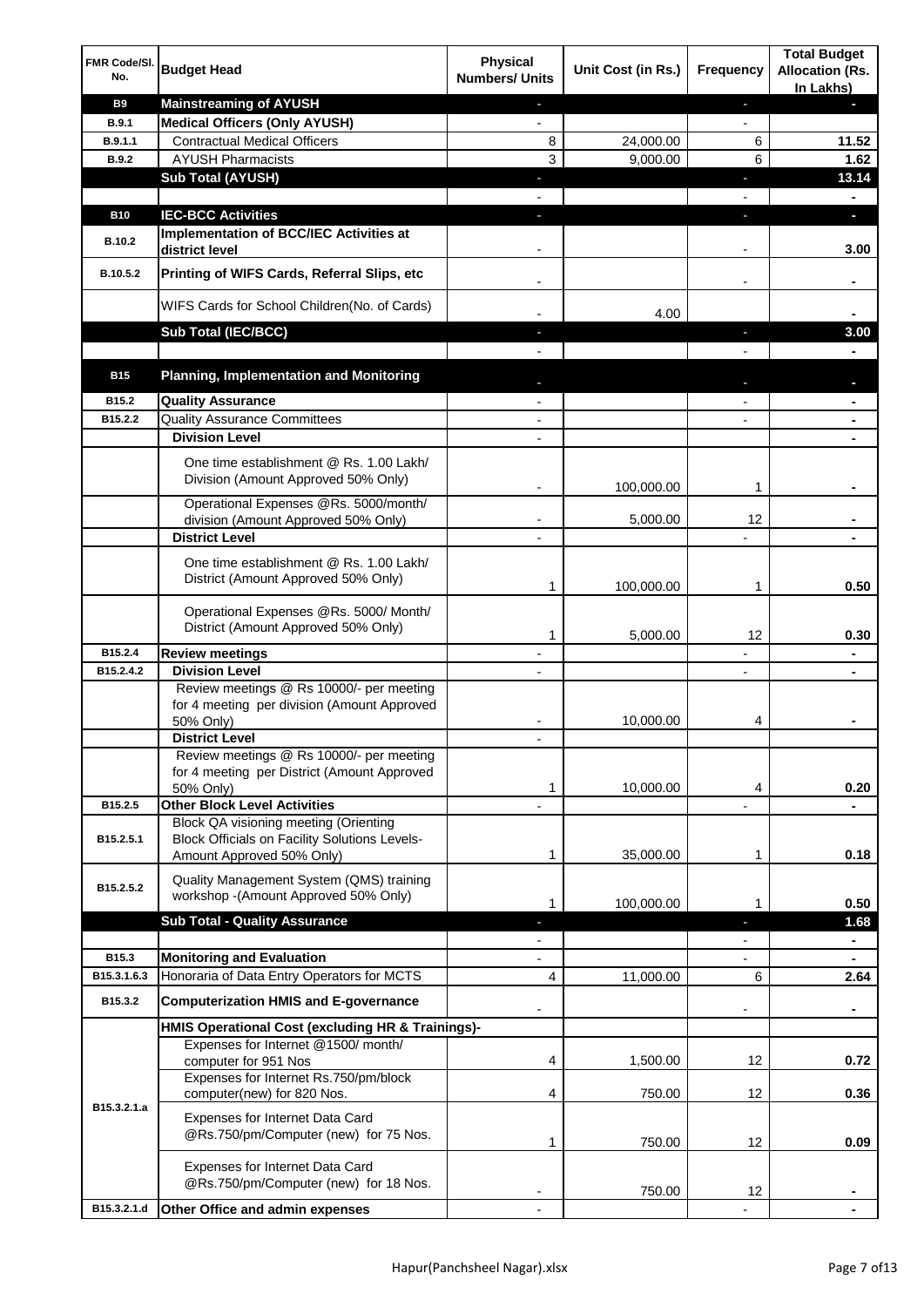| FMR Code/SI.<br>No.  | <b>Budget Head</b>                                                                                 | Physical<br><b>Numbers/ Units</b> | Unit Cost (in Rs.) | Frequency                      | <b>Total Budget</b><br><b>Allocation (Rs.</b><br>In Lakhs) |
|----------------------|----------------------------------------------------------------------------------------------------|-----------------------------------|--------------------|--------------------------------|------------------------------------------------------------|
| B15.3.2.1.d.2        | Maintenance of Computers/AMC/etc -HMIS<br>(Block -PHC/CHC, CH, CMF (M/F) Old                       |                                   |                    |                                |                                                            |
|                      | @Rs. 4000/unit for 951 no.<br>Purchase of computer consumables/Admin                               | 4                                 | 4,000.00           | 1                              | 0.16                                                       |
| B15.3.2.1.d.3        | Expenses @ Rs.1000.00 for 951 no.-Six                                                              |                                   |                    |                                |                                                            |
|                      | Months                                                                                             | 4                                 | 1,000.00           | 6                              | 0.24                                                       |
| B15.3.2.2.a          | MCTS Operational Cost (excluding HR &<br>Trainings)                                                |                                   |                    |                                |                                                            |
| B15.3.2.2.b          | Procurement of<br>computers/Printers/Cartridges, etc. -<br>@50,000.00/Computer Systems for 820 No. | 4                                 | 50,000.00          | 1                              | 2.00                                                       |
| B15.3.2.2.d          | Other Office and admin expenses                                                                    |                                   |                    |                                |                                                            |
| B15.3.3              | @12,000.00 per year -820 No.(New)<br>Other M & E Activities                                        | 4                                 | 12,000.00          | 1                              | 0.48                                                       |
| B15.3.3.5            | Review Meetings for MCTS @ Rs                                                                      |                                   |                    |                                |                                                            |
|                      | 4,000/meeting for 12 meetings                                                                      | 1                                 | 4,000.00           | 12                             | 0.48                                                       |
|                      | <b>Sub Total - Monitoring and Evaluation</b>                                                       |                                   |                    |                                | 7.17                                                       |
| <b>B.16</b>          | <b>PROCUREMENT</b>                                                                                 |                                   |                    |                                |                                                            |
| B16.1.1              | <b>Procurement of Equipments: MH</b>                                                               |                                   |                    |                                |                                                            |
| B16.1.1.2            | MVA/EVA Kits for Safe Abortion services                                                            |                                   |                    |                                |                                                            |
|                      |                                                                                                    |                                   | 2,500.00           | $\blacksquare$                 | ۰                                                          |
| B16.1.6<br>B16.1.6.1 | <b>Equipments for ARSH/ School Health</b><br>Equipments for ARSH Clinics (New)                     |                                   | 15,000.00          | $\blacksquare$<br>$\mathbf{1}$ | ۰                                                          |
|                      | <b>Sub Total (Procurement of Equipments)</b>                                                       |                                   |                    |                                | L.                                                         |
|                      |                                                                                                    |                                   |                    |                                |                                                            |
| B.16.2.1             | Drugs & supplies for MH                                                                            | $\overline{a}$                    |                    | $\overline{a}$                 | $\blacksquare$                                             |
| B.16.2.1.2           | Drugs for Safe Abortion (No. of MMA<br>estimated in year 2013-14)                                  | 166                               | 200.00             | $\blacksquare$                 | 0.33                                                       |
| B.16.2.4             | <b>Supplies for IMEP</b>                                                                           |                                   |                    | $\overline{a}$                 |                                                            |
| B.16.2.4.1           | <b>Bio-Medical Waste Management-District</b><br>level                                              |                                   |                    | $\overline{\phantom{a}}$       | ۰                                                          |
| B.16.2.4.2           | Bio-Medical Waste Management-CHC level                                                             |                                   |                    |                                | 6.29                                                       |
| B.16.2.4.3           | Cleaning/Washing, House keeping and<br>Laundry Management - District Level                         |                                   |                    |                                |                                                            |
| B.16.2.4.4           | Cleaning/Washing, House keeping and<br>Laundry Management - CHC/PHC Level                          |                                   |                    |                                | 9.79                                                       |
|                      | <b>ASHA Drug Kits</b>                                                                              |                                   |                    |                                |                                                            |
| B.16.2.5.2           | Drug Kit replenishment for ASHAs @ Rs.<br>300/ASHA                                                 | 504                               | 300.00             |                                | 1.51                                                       |
| B.16.2.6             | Drugs & supplies for WIFS                                                                          |                                   |                    | $\overline{\phantom{a}}$       |                                                            |
|                      | For Govt. & Govt. aided Schools (Classes VI<br>to XII)                                             |                                   |                    |                                |                                                            |
|                      | <b>Total Beneficiaries</b>                                                                         | 26,586                            |                    |                                |                                                            |
| B.16.2.6.1           | IFA Tables Required at District (<br>Beneficiary* 52 Tabs)                                         | 1,382,471                         | 0.12               |                                | 1.66                                                       |
| B.16.2.6.2           | Albendazole Tablets Required at District<br>(Beneficiary *2 Tabs)                                  | 53,172                            | 1.00               |                                | 0.53                                                       |
| B.16.2.7             | Drugs & Supplies under SHP                                                                         |                                   |                    |                                |                                                            |
|                      | <b>For Aganwadi Centres</b>                                                                        |                                   |                    |                                | ٠                                                          |
|                      | Expected No. of Children at AWCs                                                                   | 24,700                            |                    |                                | ٠                                                          |
|                      | No. of IFA Bottles (One bottle of 100<br>ml./child)                                                | 24,700                            | 10.00              |                                | 2.47                                                       |
|                      | Albendazole Tablets (2 tablets per Child)                                                          | 49,400                            | 1.00               |                                | 0.49                                                       |
|                      | For Primary Schools(For Govt. & Govt.                                                              |                                   |                    |                                |                                                            |
|                      | aided Schools Classes I to V)<br>Expected No. of Children in Schools                               | 48,476                            |                    |                                |                                                            |
|                      | No. of Tablets Required at District (52                                                            |                                   |                    |                                |                                                            |
|                      | Tabs./ Beneficiary)                                                                                | 2,520,735                         | 0.12               |                                | 3.02                                                       |
|                      | No. of Tablets Required at District (2 Tabs./<br>Beneficiary)                                      | 96,951                            | 1.00               |                                | 0.97                                                       |
|                      | <b>Medicines for Teams</b>                                                                         |                                   |                    |                                |                                                            |
|                      | No. of Blocks                                                                                      | 4                                 |                    |                                |                                                            |
|                      | First Time Medicines For Teams (2 Teams<br>in Each Block)                                          | 8                                 | 18,000.00          |                                | 1.44                                                       |
|                      |                                                                                                    |                                   |                    |                                |                                                            |
|                      | Sub Total (Procurement of Drugs & Supplies)                                                        |                                   |                    |                                | 28.52                                                      |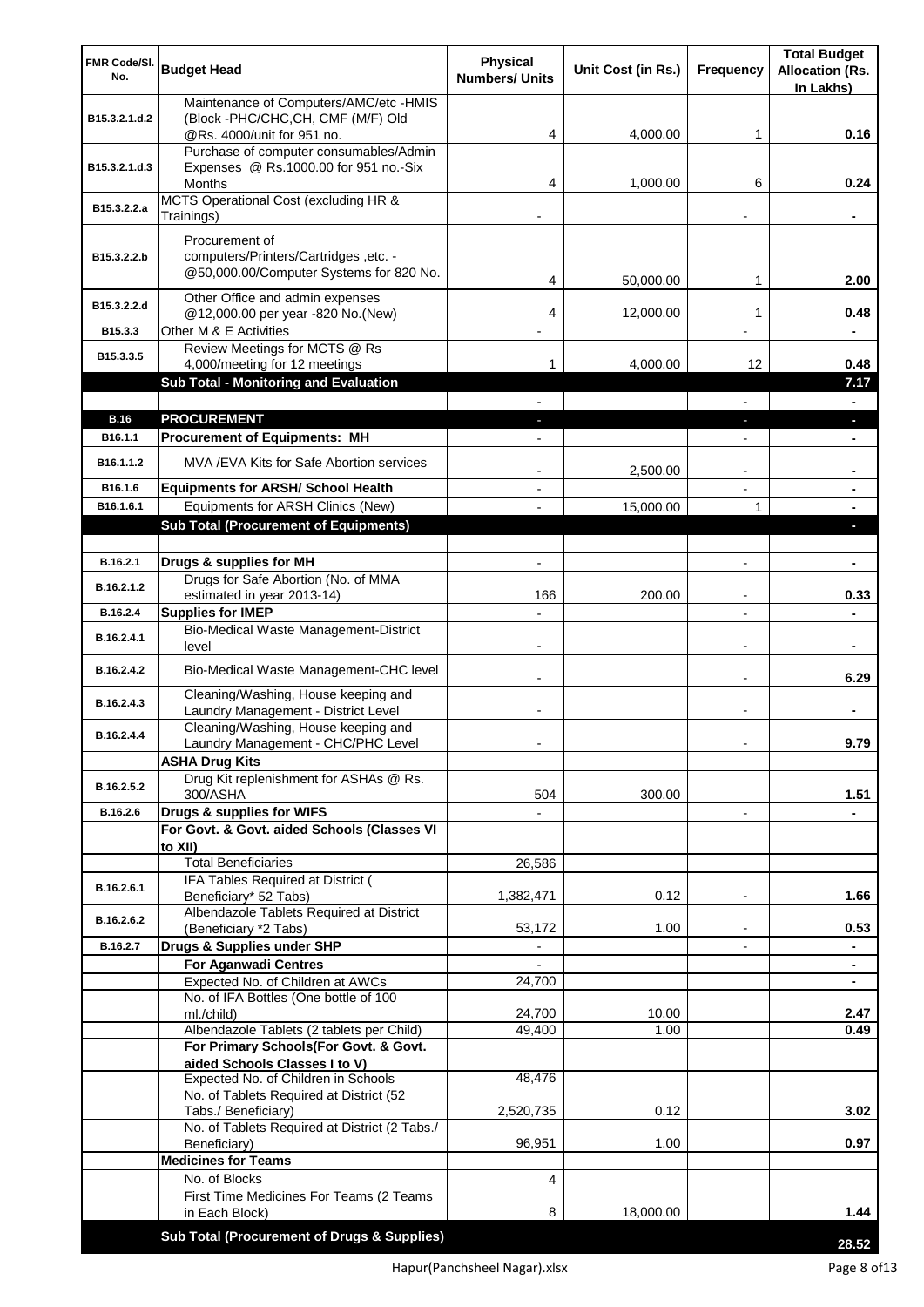| FMR Code/SI.<br>No. | <b>Budget Head</b>                                                                    | <b>Physical</b><br><b>Numbers/ Units</b> | Unit Cost (in Rs.) | Frequency      | <b>Total Budget</b><br><b>Allocation (Rs.</b><br>In Lakhs) |
|---------------------|---------------------------------------------------------------------------------------|------------------------------------------|--------------------|----------------|------------------------------------------------------------|
| <b>B.17</b>         | <b>Drugs Warehouses/Logistics Management</b>                                          |                                          |                    |                |                                                            |
|                     | Honoraria of Staff at Regional Drug                                                   |                                          |                    |                |                                                            |
|                     | Warehouse                                                                             |                                          |                    |                |                                                            |
|                     | Accountant                                                                            |                                          | 10,000.00          | 6              |                                                            |
|                     | Computer Operator Cum Store Keeper                                                    |                                          | 10,000.00          | 6              |                                                            |
|                     | Fork-Lift Operator cum Mechanic                                                       |                                          | 6,500.00           | 6              |                                                            |
| <b>B.17.1</b>       | Fourth class / Loader                                                                 |                                          | 6,500.00           | 6              |                                                            |
|                     | Generator Operator cum Electrician                                                    |                                          | 5,000.00           | 6              |                                                            |
|                     | Sweeper                                                                               |                                          | 3,500.00           | 6              |                                                            |
|                     | <b>Armed Guards</b>                                                                   |                                          | 6,335.00           | 6              |                                                            |
|                     | <b>General Guards</b>                                                                 |                                          | 5,157.00           | 6              |                                                            |
|                     | Gardener                                                                              |                                          | 3,000.00           | 6              |                                                            |
|                     | Honoraria of Staff at District Drug<br>Warehouse                                      |                                          |                    |                |                                                            |
|                     | Computer Operator Cum Store Keeper                                                    |                                          | 10.000.00          | 6              |                                                            |
| <b>B.17.3</b>       | Generator Operator Cum Mechanic/Electricia                                            |                                          | 5,000.00           | 6              |                                                            |
|                     | Loader                                                                                |                                          | 5,000.00           | 6              |                                                            |
|                     | Choukidar                                                                             |                                          | 5,000.00           | 6              |                                                            |
|                     | Part-time Sweeper                                                                     |                                          | 2,500.00           | 6              |                                                            |
| B.17.4.1            | <b>Operational Cost for Regional Drug ware</b><br>House                               |                                          |                    |                |                                                            |
|                     | <b>Electricity Charges</b>                                                            |                                          |                    |                | ۰                                                          |
|                     | <b>Telephone Charges</b>                                                              |                                          |                    |                | ۰                                                          |
|                     | POL & Maintenance of DG Sets                                                          |                                          |                    |                | ۰                                                          |
|                     | Stationary                                                                            |                                          |                    |                | ۰                                                          |
|                     | Contingency                                                                           |                                          |                    |                |                                                            |
|                     | <b>Sub Total-Drug Ware Houses</b>                                                     |                                          |                    |                |                                                            |
|                     |                                                                                       |                                          |                    |                |                                                            |
|                     | <b>GRAND TOTAL- MISSION FLEXIPOOL</b>                                                 |                                          |                    | ı              | 128.13                                                     |
|                     |                                                                                       |                                          |                    |                |                                                            |
| C                   | <b>IMMUNISATION</b>                                                                   |                                          |                    |                |                                                            |
| C.1                 | RI strengthening project (Review meeting,<br>Mobility support, Outreach services etc) |                                          |                    |                |                                                            |
| C.1.a               | Mobility Support for supervision for district                                         |                                          |                    |                |                                                            |
|                     | level officers @Rs 250000/- Year                                                      | 1                                        | 250,000.00         |                | 2.50                                                       |
| C.1.b               | Mobility support for supervision at State<br>level                                    |                                          |                    |                |                                                            |
|                     | Printing and dissemination of Immunization                                            |                                          |                    |                |                                                            |
| C.1.c               | cards, tally sheets, monitoring forms etc.@                                           |                                          |                    |                |                                                            |
|                     | Rs 10 /- Beneficiary                                                                  | 42,000                                   | 10.00              |                | 4.20                                                       |
|                     | Support for Quarterly State level review                                              |                                          |                    |                |                                                            |
| C.1.d               | meetings of district officer                                                          |                                          |                    | $\blacksquare$ |                                                            |
|                     | Quarterly review meetings exclusive for RI                                            |                                          |                    |                |                                                            |
| C.1.e               | at district level with Block Mos, CDPO, and                                           |                                          |                    |                |                                                            |
|                     | other stake holders (@ Rs 100/- per<br>participant(5 participant / block)             | 120                                      | 100.00             |                | 0.12                                                       |
|                     | Quarterly review meetings exclusive for RI                                            |                                          |                    |                |                                                            |
|                     | at block level @Rs 50/- per person as                                                 |                                          |                    |                |                                                            |
| C.1.f               | honorarium/Asha(For travel) & Rs 25 per                                               |                                          |                    |                |                                                            |
|                     | person at the disposal of MOIC for meeting                                            |                                          |                    |                |                                                            |
|                     | expenses (Refreshment, stationery and                                                 |                                          |                    |                |                                                            |
|                     | mis.)<br>Focus on slum & underserved areas in                                         | 2,600                                    | 75.00              |                | 1.95                                                       |
|                     | urban areas/alternative vaccinator for slums                                          |                                          |                    |                |                                                            |
|                     | (Hiring of ANM @ 450/-per session for four                                            |                                          |                    |                |                                                            |
| C.1.g               | sessions/month/slum of 10000 population                                               |                                          |                    |                |                                                            |
|                     | and Rs.300/ month as contingency per slum                                             |                                          |                    |                |                                                            |
|                     | i.e.Rs.2100/-month/slum of 10000                                                      |                                          |                    |                |                                                            |
|                     | population)                                                                           |                                          | 2,100.00           |                |                                                            |
| C.1.h               | Mobilization of children through ASHA or<br>other mobilizers(@Rs 150/-per session)    | 17,280                                   | 150.00             | $\overline{a}$ | 25.92                                                      |
|                     | Alternative vaccine delivery in hard to reach                                         |                                          |                    |                |                                                            |
| C.1.i               | areas(@Rs 150/-per session)                                                           | 500                                      | 150.00             | ÷,             | 0.75                                                       |
| C.1.j               | Alternative Vaccine Delivery in other                                                 |                                          |                    |                |                                                            |
|                     | areas(@Rs. 75/- per session)                                                          | 16,780                                   | 75.00              |                | 12.59                                                      |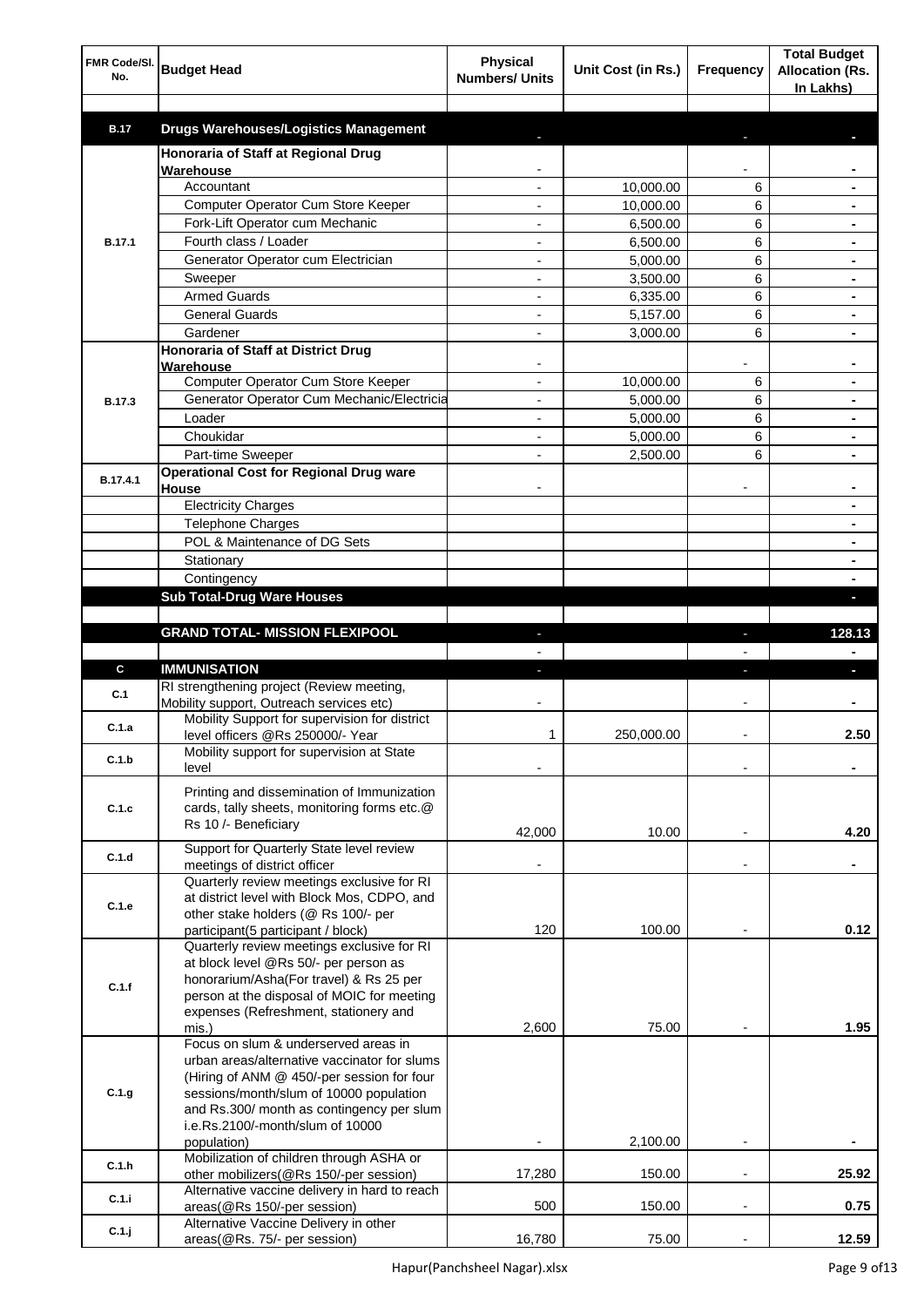| FMR Code/SI.<br>No. | <b>Budget Head</b>                                                                                                                                                              | <b>Physical</b><br><b>Numbers/ Units</b> | Unit Cost (in Rs.)   | Frequency                     | <b>Total Budget</b><br><b>Allocation (Rs.</b><br>In Lakhs) |
|---------------------|---------------------------------------------------------------------------------------------------------------------------------------------------------------------------------|------------------------------------------|----------------------|-------------------------------|------------------------------------------------------------|
| C.1.k               | To develop micro plan at sub-centre level(@<br>Rs 100/- per sub centre)                                                                                                         | 200                                      | 100.00               |                               | 0.20                                                       |
| C.1.1               | For consolidation of micro plans at block<br>level (@ Rs 1000/-per block per PHC and                                                                                            | 8                                        | 1,000.00             |                               | 0.08                                                       |
|                     | Rs 2000/- per district)<br>POL for vaccine delivery from State to                                                                                                               |                                          |                      |                               |                                                            |
| C.1.m               | district and from district to PHC/CHCs(@ Rs<br>150000/- per district per year)                                                                                                  | 1                                        | 150,000.00           |                               | 1.50                                                       |
| C.1.n               | Consumables for computer including<br>provision for internet access for RIMS (@<br>Rs 400/- per month per district)                                                             | 1                                        | 400.00               | 12                            | 0.05                                                       |
| C.1.o               | Red/Black plastic bags etc.(@ Rs 3 per bag<br>and 2 bags per session)                                                                                                           | 17,280                                   | 3.00                 | 2                             | 1.04                                                       |
| C.1.p               | Hub Cutter/Bleach/Hypochlorite solution/<br>Twin buckets(@ Rs 1200/- per PHC/CHC                                                                                                |                                          |                      |                               |                                                            |
| C.1.q               | per year)<br>Safety Pits(@ Rs 5250/- per pit)                                                                                                                                   | 8<br>4                                   | 1,200.00<br>5,250.00 |                               | 0.10<br>0.21                                               |
|                     | Other Specific requirement                                                                                                                                                      |                                          |                      | $\blacksquare$                |                                                            |
|                     | Fund for annual maintenance operation of                                                                                                                                        |                                          |                      |                               |                                                            |
|                     | WIC/WIF at division level @ Rs.40000/unit                                                                                                                                       |                                          |                      |                               |                                                            |
|                     | of WIC/WIF                                                                                                                                                                      |                                          | 40,000.00            |                               |                                                            |
|                     | POL for generators and operational                                                                                                                                              |                                          |                      |                               |                                                            |
| C.1.r               | expenses at divisional vaccine storage point<br>@ Rs 2.00 Lakhs/ year/division vaccine                                                                                          |                                          |                      |                               |                                                            |
|                     | store points                                                                                                                                                                    |                                          | 200,000.00           |                               |                                                            |
|                     | Electricity bill for WIC/WIF AT state and                                                                                                                                       |                                          |                      |                               |                                                            |
|                     | divisional level @ Rs 1.50Lakhs/year                                                                                                                                            |                                          |                      |                               |                                                            |
|                     | /division store points                                                                                                                                                          |                                          | 150,000.00           |                               |                                                            |
| C.2                 | <b>AEFI Kits</b>                                                                                                                                                                | $\overline{a}$                           | 200.00               |                               |                                                            |
| C.2.2               | <b>Salary of Contractual Staffs</b><br>Computer Assistants at District level                                                                                                    | $\blacksquare$<br>$\mathbf{1}$           | 10,000.00            | $\overline{\phantom{a}}$<br>6 | ۰<br>0.60                                                  |
| C.3                 | <b>Training under Immunisation</b>                                                                                                                                              | $\overline{a}$                           |                      |                               |                                                            |
|                     | District level Orientation training including                                                                                                                                   |                                          |                      |                               |                                                            |
| C.3.1               | Hep B, Measles, AEFI & JE(wherever<br>required) for 2 days ANM, Multi Purpose<br>Health Worker (Male), LHV, Health<br>Assistant (Male/Female), Nurse Midwives,                  |                                          |                      |                               |                                                            |
|                     | BEEs & other staff (as per RCH norms) @                                                                                                                                         |                                          |                      |                               |                                                            |
|                     | Rs 46200/batch<br>Three day training including Hep B, Measles                                                                                                                   | 2                                        | 46,200.00            |                               | 0.92                                                       |
| C.3.2               | & JE(wherever required) of Medical Officers<br>of RI using revised MO training module) @                                                                                        |                                          |                      |                               |                                                            |
|                     | Rs 65600/ batch<br>Two days cold chain handlers training for                                                                                                                    |                                          | 65,600.00            |                               |                                                            |
| C.3.4               | block level cold chain handlers by State and<br>district cold chain officers @ Rs<br>26600/batch                                                                                |                                          | 26,600.00            |                               |                                                            |
|                     | One day training of block level data handlers                                                                                                                                   |                                          |                      |                               |                                                            |
| C.3.5               | by DIOs and District cold chain officer to                                                                                                                                      |                                          |                      |                               |                                                            |
|                     | train about the reporting formats of                                                                                                                                            |                                          |                      |                               | 0.02                                                       |
|                     | immunization @ Rs 300/ person<br>Intensified immunization training of front                                                                                                     | 6                                        | 300.00               | $\overline{\phantom{a}}$      |                                                            |
| C.3.6               | line workers @ Rs 86660/batch                                                                                                                                                   | 3                                        | 86,660.00            | $\blacksquare$                | 2.60                                                       |
| C.4                 | <b>Cold Chain Maintenance</b>                                                                                                                                                   |                                          |                      |                               |                                                            |
|                     | Cold chain maintenance at PHC/CHC Level<br>(@Rs. 750/PHC/CHC per year)                                                                                                          | 5                                        | 750.00               |                               | 0.04                                                       |
|                     | Cold chain maintenance at District Level<br>(@Rs. 15000/year)                                                                                                                   | 1                                        | 15,000.00            |                               | 0.15                                                       |
| C.5                 | Asha Incentives- for full immunization @<br>RS.100 per child for full immunization in first<br>year and Rs.50 per child for ensuring<br>complete immunization up to 2nd year of |                                          |                      |                               |                                                            |
|                     | age.(94.22% of the fund)                                                                                                                                                        | 21,000                                   | 150.00               |                               | 29.68                                                      |
|                     | <b>TOTOAL - ROUTINE IMMUNIZATION</b>                                                                                                                                            |                                          |                      |                               | 85.20                                                      |
|                     |                                                                                                                                                                                 |                                          |                      |                               |                                                            |
| D                   | <b>National Disease Control Programmes</b>                                                                                                                                      |                                          |                      |                               |                                                            |
|                     |                                                                                                                                                                                 |                                          |                      |                               |                                                            |
| Е                   | <b>Integrated Disease Surveillance Project</b><br>(IDSP)                                                                                                                        |                                          |                      |                               |                                                            |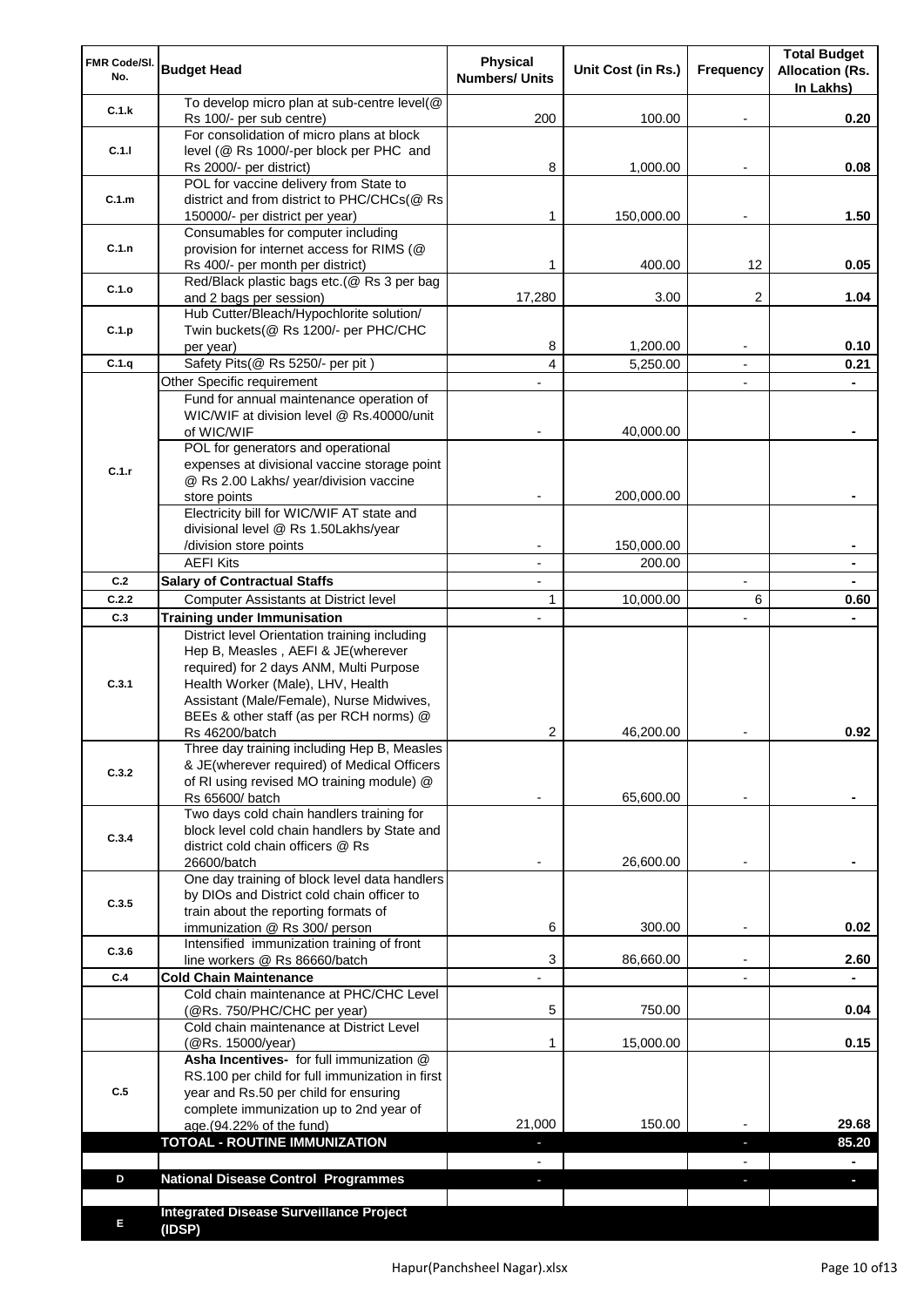| FMR Code/SI.<br>No. | <b>Budget Head</b>                                                                   | <b>Physical</b><br><b>Numbers/ Units</b> | Unit Cost (in Rs.) | Frequency | <b>Total Budget</b><br><b>Allocation (Rs.</b><br>In Lakhs) |
|---------------------|--------------------------------------------------------------------------------------|------------------------------------------|--------------------|-----------|------------------------------------------------------------|
| E.1                 | Operational Costs (Rs. 25000/0 per Month)<br>including 10 Medical Colleges           |                                          |                    |           | 3.00                                                       |
| E.2                 |                                                                                      |                                          |                    |           |                                                            |
|                     | Remuneration for Contractual Human Resource                                          |                                          |                    |           |                                                            |
| E.2.1               | Epidemiologist (Rs. 27500-44000)                                                     |                                          |                    |           | 3.96                                                       |
| E.2.2               | Microbiologist (Rs. 27500-44000)                                                     |                                          |                    |           |                                                            |
| E.3.2               | Data Manager (Rs. 18000 per Mth)                                                     |                                          |                    |           | 1.62                                                       |
| E.3.3               | Data Entry Operator (Rs. 11000/mth)                                                  |                                          |                    |           | 0.99                                                       |
|                     | <b>Training</b><br>Medical Officers (3 days) @ Rs 50000 /                            |                                          |                    |           |                                                            |
|                     | Batch, for one batch                                                                 |                                          |                    |           | ۰                                                          |
| E.8                 | Hospital Pharmacists/Nurses Training (1                                              |                                          |                    |           |                                                            |
|                     | day) @ Rs.38000 / Batch for 1 batch                                                  |                                          |                    |           |                                                            |
|                     | One Day Training of Medical College Doctors                                          |                                          |                    |           |                                                            |
| E.8                 | Costs on account of Newly Formed Districts                                           |                                          |                    |           | 3.50                                                       |
|                     | <b>TOTAL-IDSP</b>                                                                    |                                          |                    |           | 13.07                                                      |
|                     |                                                                                      |                                          |                    |           |                                                            |
| F                   | <b>National Vector Borne Disease Control</b>                                         |                                          |                    |           |                                                            |
|                     | Programme (NVBDCP)                                                                   |                                          |                    |           |                                                            |
| F.1.1               | <b>Malaria</b>                                                                       |                                          |                    |           |                                                            |
| F.1.1.b             | <b>ASHA Incentives</b>                                                               |                                          |                    |           | 1.00                                                       |
| F.1.1.d             | Monitoring, Evaluation & Supervision &                                               |                                          |                    |           |                                                            |
|                     | Epidemic preparedness including mobility                                             |                                          |                    |           | 0.60                                                       |
| F.1.1.e             | <b>IEC/BCC</b>                                                                       |                                          |                    |           | 0.42                                                       |
| F.1.1.g             | <b>Training/Capacity Building</b><br>Sub Total - Malaria                             |                                          |                    |           | 0.25                                                       |
|                     |                                                                                      |                                          |                    |           | 2.27                                                       |
| F.1.2               | Dengue & Chikungunya                                                                 |                                          |                    |           |                                                            |
| F.1.2.a(iⅈ)         | Strengthening Surveillance for Apex Referral<br>Lab & Sentinel Surveillance Hospital |                                          |                    |           |                                                            |
| F.1.2.c             | Monitoring/Supervision and Rapid Response                                            |                                          |                    |           | 0.30                                                       |
| F.1.2.d             | <b>Epidemic Preparedness</b>                                                         |                                          |                    |           | 0.10                                                       |
| F.1.2.e             | Case Management                                                                      |                                          |                    |           | 0.10                                                       |
| F.1.2.f             | <b>Vector Control And Environmental</b><br>Management                                |                                          |                    |           |                                                            |
| F.1.2.g             | IEC/ BCC for Social Mobilization                                                     |                                          |                    |           | 0.20                                                       |
| F.1.2.i             | Training/Workshop                                                                    |                                          |                    |           | 0.20                                                       |
|                     | Sub Total - Dengue & Chikungunya                                                     |                                          |                    |           | 0.90                                                       |
| F.1.3               | <b>AES/JE</b>                                                                        |                                          |                    |           |                                                            |
|                     | Strengthening of Sentinel sites which will                                           |                                          |                    |           |                                                            |
| F.1.3.a             | include Diagnostics and Case Management,<br>supply of kits by Gol                    |                                          |                    |           |                                                            |
|                     | IEC / BCC Activities & printing material                                             |                                          |                    |           |                                                            |
| F.1.3.b             | pertaining to JE / AES                                                               |                                          |                    |           |                                                            |
|                     | Capacity Building in case management of                                              |                                          |                    |           |                                                            |
| F.1.3.c             | Medical Officer and paramedical from                                                 |                                          |                    |           |                                                            |
|                     | PHC/CHC at district level.                                                           |                                          |                    |           |                                                            |
| F.1.3.d             | Monitoring and supervision                                                           |                                          |                    |           |                                                            |
| F.1.3.e             | Procurement of Insecticides (Technical<br>Malathion)                                 |                                          |                    |           |                                                            |
| F.1.3.f             | Thermal Fog Machine (Small) @ 0.85                                                   |                                          |                    |           |                                                            |
|                     | lac/machine                                                                          |                                          |                    |           |                                                            |
|                     | Operational cost for Malathion fogging (As                                           |                                          |                    |           |                                                            |
| F.1.3.g             | per Availability of 3 MT Technical Malathion                                         |                                          |                    |           |                                                            |
|                     | per district)<br>Paediatric ICU Establishment and HR &                               |                                          |                    |           |                                                            |
| $F.1.3.$ j          | operational cost for Paediatric ICU in                                               |                                          |                    |           |                                                            |
|                     | <b>Endemic Districts</b>                                                             |                                          |                    |           |                                                            |
|                     | ASHA Insentivization for sensitizing                                                 |                                          |                    |           |                                                            |
| F.1.3.k             | community                                                                            |                                          |                    |           |                                                            |
|                     | Sub Total - AES/JE                                                                   |                                          |                    |           |                                                            |
| F.1.4               | <b>Lymphatic Filariasis</b>                                                          |                                          |                    |           |                                                            |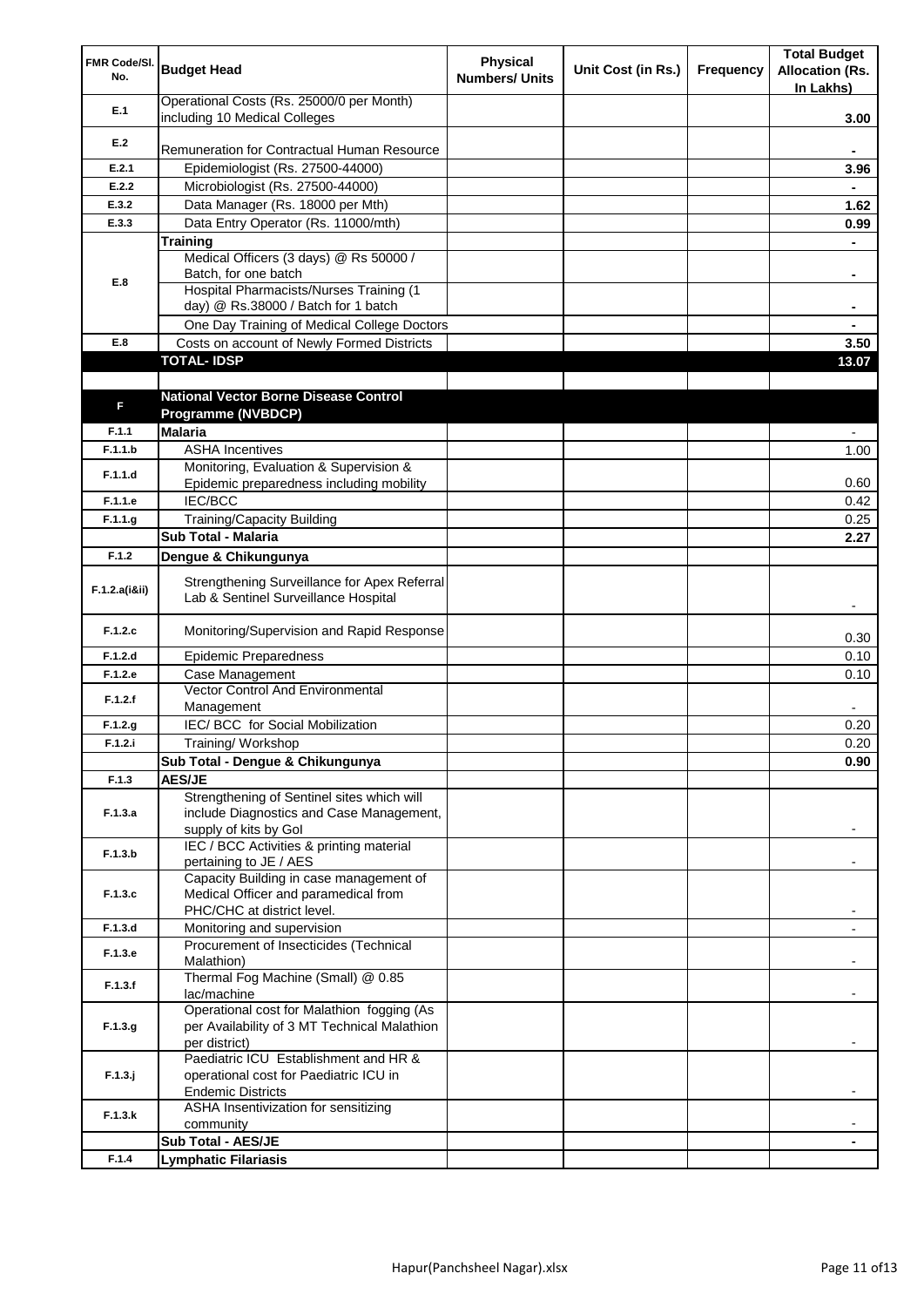| FMR Code/SI.<br>No. | <b>Budget Head</b>                                                                                                                                                                                                                                                    | Physical<br><b>Numbers/ Units</b> | Unit Cost (in Rs.) | Frequency      | <b>Total Budget</b><br><b>Allocation (Rs.</b><br>In Lakhs) |
|---------------------|-----------------------------------------------------------------------------------------------------------------------------------------------------------------------------------------------------------------------------------------------------------------------|-----------------------------------|--------------------|----------------|------------------------------------------------------------|
| F.1.4.a             | State Task Force, STAC Meeting, printing<br>forms & register/ Mobility support, district<br>coordination meeting, sensitization of media<br>etc., Morbidity management, monitoring &<br>supervision and mobility support for Rapid<br>response including Line listing |                                   |                    |                |                                                            |
| F.1.4.b             | Micro Filaria Survey                                                                                                                                                                                                                                                  |                                   |                    |                |                                                            |
| F.1.4.c             | Post MDA Assessment by medical colleges<br>(Govt, & Private)/ ICMR institutions                                                                                                                                                                                       |                                   |                    |                |                                                            |
| F.1.4.d             | Training / Sensitization of district level<br>officers on ELF & Drug Distributors /<br>Peripheral health workers                                                                                                                                                      |                                   |                    |                |                                                            |
| F.1.4.e             | Specific IEC/ BCC at State, districts, PHC,<br>Sub Centre & village lable VHSC/GKs                                                                                                                                                                                    |                                   |                    |                |                                                            |
| F.1.4.f             | Honorarium for Drug Distributors including<br>ASHA & Supervisors involve in MDA                                                                                                                                                                                       |                                   |                    |                |                                                            |
| F.1.4.h.ii          | M.F.Survey in Non Endemic districts                                                                                                                                                                                                                                   |                                   |                    |                | 0.70                                                       |
|                     | Sub Total - Lymphatic Filariasis                                                                                                                                                                                                                                      |                                   |                    |                | 0.70                                                       |
| F.1.5               | Kalazar                                                                                                                                                                                                                                                               |                                   |                    |                |                                                            |
| F.1.5               | Case Search/ Camp Approach                                                                                                                                                                                                                                            |                                   |                    |                |                                                            |
| F.1.5.a             | Spray Pumps & Accessories                                                                                                                                                                                                                                             |                                   |                    |                |                                                            |
| F.1.5.b             | Operational Cost for Spray including Spray<br>Wages & Pending liability of spray wages                                                                                                                                                                                |                                   |                    |                |                                                            |
| F.1.5.c             | Mobility / P.O.L./ Supervision                                                                                                                                                                                                                                        |                                   |                    |                |                                                            |
| F.1.5.d             | Monitoring & Evaluation                                                                                                                                                                                                                                               |                                   |                    |                |                                                            |
| F.1.5.e/            | Training for Spraying /IEC/                                                                                                                                                                                                                                           |                                   |                    |                |                                                            |
| F.1.5.f             | BCC/Advocacy/Incentive to ASHA/Loss of                                                                                                                                                                                                                                |                                   |                    |                |                                                            |
|                     | Wages                                                                                                                                                                                                                                                                 |                                   |                    |                |                                                            |
|                     | Sub Total - Kalazar<br><b>Cash grant for Decentralized commodities</b>                                                                                                                                                                                                |                                   |                    |                |                                                            |
|                     | for Malaria + Filaria F.6                                                                                                                                                                                                                                             |                                   |                    |                |                                                            |
| F.6(a,b,c,k)        | Drugs (Chloroquine, Primaquine 2.5/7.5mg)<br>and ACT                                                                                                                                                                                                                  |                                   |                    |                | 0.30                                                       |
| F.6.f               | D.E.C.                                                                                                                                                                                                                                                                |                                   |                    |                |                                                            |
| F.6.h               | Dengue NS 1 antigen Kit                                                                                                                                                                                                                                               |                                   |                    |                | 0.05                                                       |
| F.6.i               | Larvicidal (Temephos, Bti(AS)/Bti (wp)(for                                                                                                                                                                                                                            |                                   |                    |                |                                                            |
|                     | polluted and non polluted water)<br><b>Sub Total- Dec.Commodities</b>                                                                                                                                                                                                 |                                   |                    |                | 0.30                                                       |
|                     | <b>TOTAL-NVBDCP</b>                                                                                                                                                                                                                                                   |                                   |                    |                | 0.65<br>4.52                                               |
|                     |                                                                                                                                                                                                                                                                       |                                   |                    |                |                                                            |
|                     | <b>National Leprosy Eradication</b>                                                                                                                                                                                                                                   |                                   |                    |                |                                                            |
| G                   | Programme(NLEP)                                                                                                                                                                                                                                                       |                                   |                    |                |                                                            |
| G.1                 | <b>Case Detection and Management</b>                                                                                                                                                                                                                                  |                                   |                    |                |                                                            |
|                     | Specific Plan for high endemic blocks of low                                                                                                                                                                                                                          |                                   |                    |                |                                                            |
| G.1.1               | endemic districts                                                                                                                                                                                                                                                     |                                   |                    |                |                                                            |
|                     | No. of High endemic blocks in Low endemic<br>Districts (ANCDR more than 10)                                                                                                                                                                                           |                                   |                    |                |                                                            |
|                     | House to House Visit by Search team                                                                                                                                                                                                                                   |                                   |                    | $\blacksquare$ | ۰                                                          |
|                     | Confrmaton of suspect                                                                                                                                                                                                                                                 |                                   |                    |                | ۰                                                          |
|                     | Intensive IEC Activity                                                                                                                                                                                                                                                |                                   |                    |                | ۰                                                          |
| G.1.2               | <b>Services in Urban services</b>                                                                                                                                                                                                                                     |                                   |                    |                | ۰                                                          |
|                     | Urban Project 2 Mega cities, 2 medium City                                                                                                                                                                                                                            |                                   |                    |                |                                                            |
|                     | 2, 8 Medium City 1, 40 Townships                                                                                                                                                                                                                                      |                                   |                    |                |                                                            |
| G.1.3               | <b>ASHA involvement</b>                                                                                                                                                                                                                                               |                                   |                    |                |                                                            |
|                     | <b>ASHA Sensitization</b>                                                                                                                                                                                                                                             |                                   |                    |                | 0.072                                                      |
|                     | <b>ASHA Incentive for Services</b>                                                                                                                                                                                                                                    |                                   |                    |                | 0.050                                                      |
| G.1.4               | <b>Materials &amp; Supplies</b>                                                                                                                                                                                                                                       |                                   |                    |                |                                                            |
|                     | Supportive Drugs & Dressing materials                                                                                                                                                                                                                                 |                                   |                    |                | 0.40                                                       |
|                     | Laboratory reagents and equipments<br>scalpels etc.                                                                                                                                                                                                                   |                                   |                    |                | 0.08                                                       |
|                     | Printing works                                                                                                                                                                                                                                                        |                                   |                    |                | 0.10                                                       |
| G.1.5               | <b>NGO Services</b>                                                                                                                                                                                                                                                   |                                   |                    |                | $\blacksquare$                                             |
| G.2                 | <b>DPMR</b>                                                                                                                                                                                                                                                           |                                   |                    |                |                                                            |